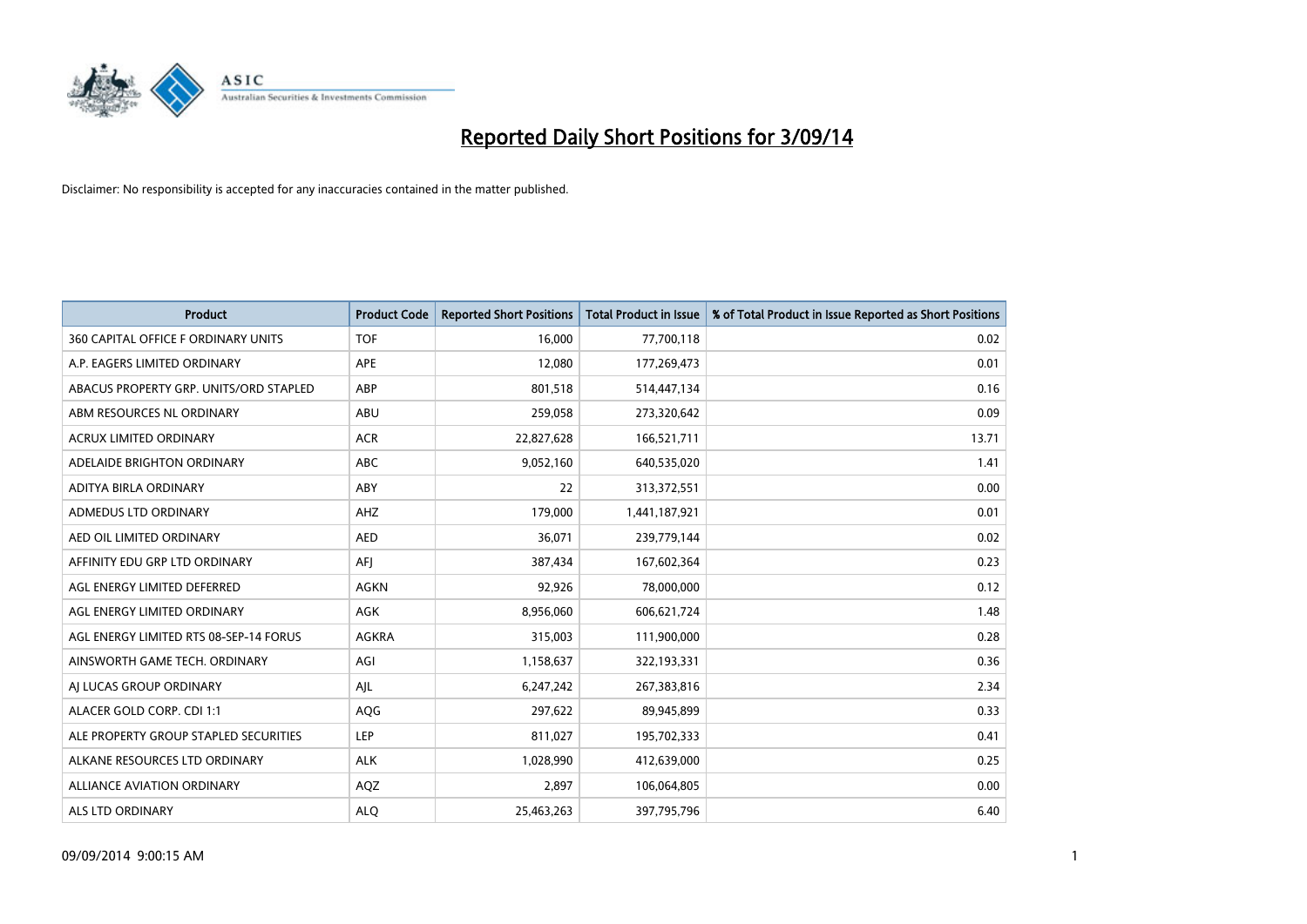

| <b>Product</b>                          | <b>Product Code</b> | <b>Reported Short Positions</b> | <b>Total Product in Issue</b> | % of Total Product in Issue Reported as Short Positions |
|-----------------------------------------|---------------------|---------------------------------|-------------------------------|---------------------------------------------------------|
| ALTIUM LIMITED ORDINARY                 | <b>ALU</b>          | 34,072                          | 113,272,762                   | 0.03                                                    |
| ALUMINA LIMITED ORDINARY                | AWC                 | 78,947,707                      | 2,806,225,615                 | 2.81                                                    |
| AMCOM TELECOMM, ORDINARY                | AMM                 | 3,832,814                       | 264,835,089                   | 1.45                                                    |
| AMCOR LIMITED ORDINARY                  | AMC                 | 5,980,002                       | 1,206,684,923                 | 0.50                                                    |
| AMP LIMITED ORDINARY                    | AMP                 | 12,237,580                      | 2,957,737,964                 | 0.41                                                    |
| ANSELL LIMITED ORDINARY                 | <b>ANN</b>          | 6,710,693                       | 152,940,881                   | 4.39                                                    |
| ANTARES ENERGY LTD ORDINARY             | AZZ                 | 6,564                           | 255,000,000                   | 0.00                                                    |
| ANZ BANKING GRP LTD ORDINARY            | ANZ                 | 8,919,103                       | 2,756,605,842                 | 0.32                                                    |
| APA GROUP STAPLED SECURITIES            | <b>APA</b>          | 11,949,650                      | 835,750,807                   | 1.43                                                    |
| APN NEWS & MEDIA ORDINARY               | <b>APN</b>          | 611,163                         | 1,029,041,356                 | 0.06                                                    |
| AQUARIUS PLATINUM. ORDINARY             | <b>AOP</b>          | 2,860,065                       | 1,464,872,899                 | 0.20                                                    |
| AQUILA RESOURCES ORDINARY               | <b>AQA</b>          | 14,745                          | 411,804,442                   | 0.00                                                    |
| ARB CORPORATION ORDINARY                | ARP                 | 1,126,493                       | 72,493,302                    | 1.55                                                    |
| ARDENT LEISURE GROUP STAPLED SECURITIES | AAD                 | 2,060,477                       | 430,367,491                   | 0.48                                                    |
| ARENA REIT. ORDINARY UNITS              | <b>ARF</b>          | 2,052                           | 211,495,653                   | 0.00                                                    |
| ARISTOCRAT LEISURE ORDINARY             | ALL                 | 524,625                         | 630,022,253                   | 0.08                                                    |
| ARRIUM LTD ORDINARY                     | ARI                 | 45,179,931                      | 1,366,183,142                 | 3.31                                                    |
| ASALEO CARE LIMITED ORDINARY            | AHY                 | 3,361,511                       | 603,469,434                   | 0.56                                                    |
| ASCIANO LIMITED ORDINARY                | <b>AIO</b>          | 811,386                         | 975,385,664                   | 0.08                                                    |
| ASG GROUP LIMITED ORDINARY              | ASZ                 | 219,830                         | 206,720,839                   | 0.11                                                    |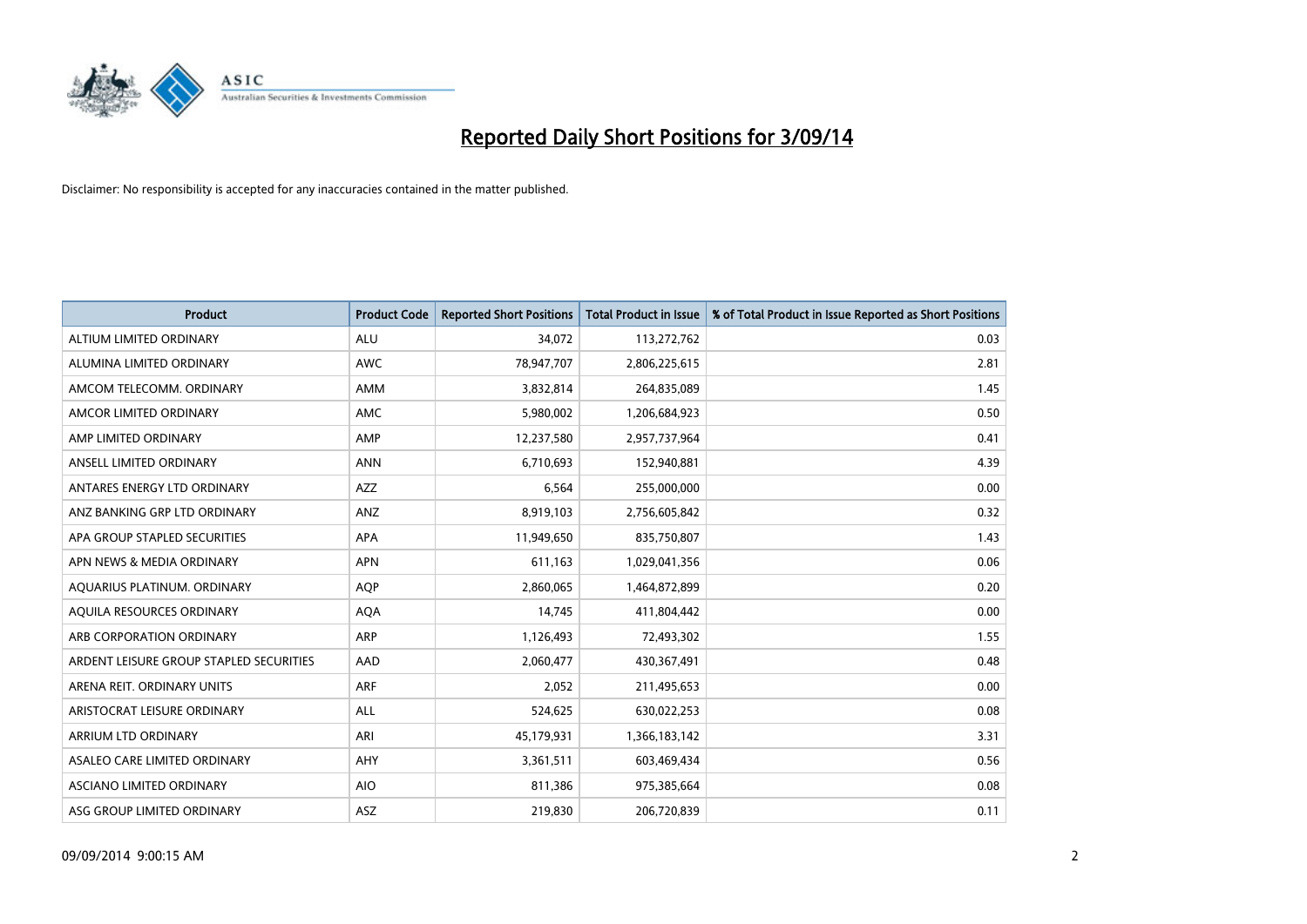

| <b>Product</b>                            | <b>Product Code</b> | <b>Reported Short Positions</b> | <b>Total Product in Issue</b> | % of Total Product in Issue Reported as Short Positions |
|-------------------------------------------|---------------------|---------------------------------|-------------------------------|---------------------------------------------------------|
| ASIA PACIFIC DATA ORDINARY STAPLED SEC    | AJD                 | 1.192                           | 115,000,100                   | 0.00                                                    |
| ASPEN GROUP ORD/UNITS STAPLED             | APZ                 | 459,548                         | 119,948,774                   | 0.38                                                    |
| ASTRO JAP PROP GROUP STAPLED US PROHIBIT. | AJA                 | 32,341                          | 67,211,752                    | 0.05                                                    |
| ASX LIMITED ORDINARY                      | ASX                 | 5,613,585                       | 193,595,162                   | 2.90                                                    |
| ATLAS IRON LIMITED ORDINARY               | <b>AGO</b>          | 148,158,599                     | 915,701,543                   | 16.18                                                   |
| ATRUM COAL NL ORDINARY                    | <b>ATU</b>          | 176,309                         | 162,324,242                   | 0.11                                                    |
| AUCKLAND INTERNATION ORDINARY             | AIA                 | 17,819                          | 1,190,484,097                 | 0.00                                                    |
| AURIZON HOLDINGS LTD ORDINARY             | AZJ                 | 2,426,908                       | 2,137,284,503                 | 0.11                                                    |
| AUSDRILL LIMITED ORDINARY                 | <b>ASL</b>          | 21,610,314                      | 312,277,224                   | 6.92                                                    |
| AUSENCO LIMITED ORDINARY                  | AAX                 | 1,372,376                       | 168,449,799                   | 0.81                                                    |
| AUSNET SERVICES STAPLED SECURITIES        | <b>AST</b>          | 27,081,834                      | 3,425,244,162                 | 0.79                                                    |
| <b>AUSTAL LIMITED ORDINARY</b>            | ASB                 | 168,067                         | 346,379,377                   | 0.05                                                    |
| AUSTBROKERS HOLDINGS ORDINARY             | <b>AUB</b>          | 28,015                          | 59,955,596                    | 0.05                                                    |
| AUSTEX OIL LIMITED ORDINARY               | <b>AOK</b>          | 1,000                           | 553,571,402                   | 0.00                                                    |
| AUSTIN ENGINEERING ORDINARY               | ANG                 | 1,434,820                       | 84,274,004                    | 1.70                                                    |
| AUSTRALAND PROPERTY STAPLED SECURITY      | <b>ALZ</b>          | 104,903                         | 581,797,922                   | 0.02                                                    |
| AUSTRALIAN AGRICULT. ORDINARY             | AAC                 | 2,304,291                       | 532,474,721                   | 0.43                                                    |
| AUSTRALIAN FOUNDAT, ORDINARY              | AFI                 | 100                             | 1,054,646,236                 | 0.00                                                    |
| AUSTRALIAN PHARM, ORDINARY                | API                 | 10,572,349                      | 488,115,883                   | 2.17                                                    |
| AUTOMOTIVE HOLDINGS ORDINARY              | <b>AHE</b>          | 770,920                         | 306,437,941                   | 0.25                                                    |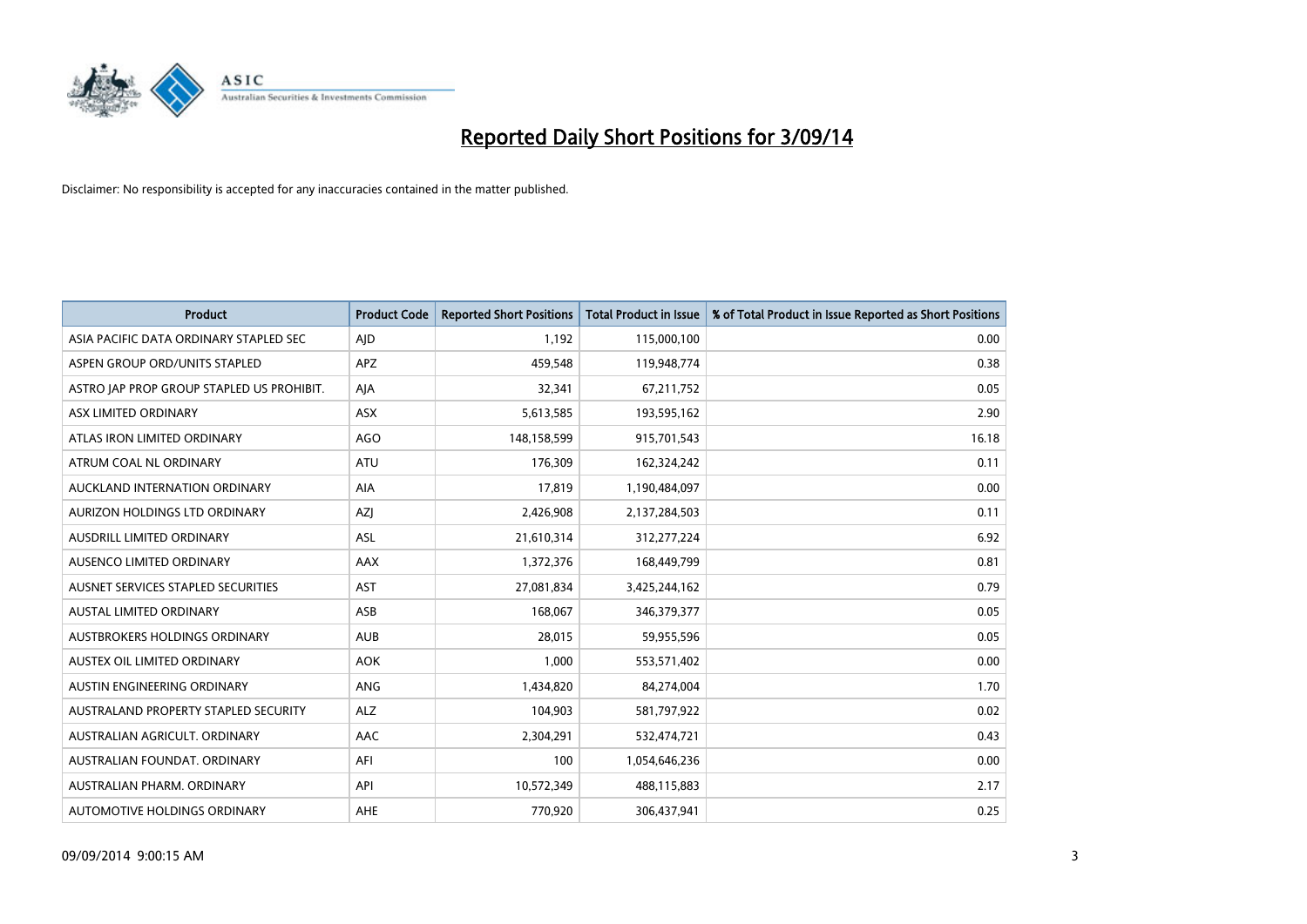

| <b>Product</b>                      | <b>Product Code</b> | <b>Reported Short Positions</b> | <b>Total Product in Issue</b> | % of Total Product in Issue Reported as Short Positions |
|-------------------------------------|---------------------|---------------------------------|-------------------------------|---------------------------------------------------------|
| AVEO GROUP STAPLED SECURITIES       | AOG                 | 9,265,810                       | 500,111,460                   | 1.85                                                    |
| AWE LIMITED ORDINARY                | AWE                 | 628,589                         | 522,696,385                   | 0.12                                                    |
| <b>AZONTO PET LTD ORDINARY</b>      | <b>APY</b>          | 1                               | 1,159,375,100                 | 0.00                                                    |
| AZUMAH RESOURCES ORDINARY           | <b>AZM</b>          | $\mathbf{1}$                    | 358,316,919                   | 0.00                                                    |
| <b>BANDANNA ENERGY ORDINARY</b>     | <b>BND</b>          | 24,135,791                      | 528,481,199                   | 4.57                                                    |
| BANK OF QUEENSLAND. ORDINARY        | <b>BOO</b>          | 2,886,028                       | 362,516,534                   | 0.80                                                    |
| <b>BANNERMAN RESOURCES ORDINARY</b> | <b>BMN</b>          | 169,017                         | 329,745,150                   | 0.05                                                    |
| <b>BASE RES LIMITED ORDINARY</b>    | <b>BSE</b>          | 5,501,878                       | 561,840,029                   | 0.98                                                    |
| <b>BATHURST RES LTD. ORDINARY</b>   | <b>BRL</b>          | 1,774,023                       | 947,828,434                   | 0.19                                                    |
| <b>BC IRON LIMITED ORDINARY</b>     | <b>BCI</b>          | 8,146,083                       | 124,345,439                   | 6.55                                                    |
| BEACH ENERGY LIMITED ORDINARY       | <b>BPT</b>          | 24,386,070                      | 1,292,897,806                 | 1.89                                                    |
| BEADELL RESOURCE LTD ORDINARY       | <b>BDR</b>          | 35,887,152                      | 798,657,280                   | 4.49                                                    |
| <b>BEGA CHEESE LTD ORDINARY</b>     | <b>BGA</b>          | 809,710                         | 152,602,945                   | 0.53                                                    |
| BENDIGO AND ADELAIDE ORDINARY       | <b>BEN</b>          | 14,281,467                      | 447,896,991                   | 3.19                                                    |
| BENITEC BIOPHARMA ORDINARY          | <b>BLT</b>          | 21,040                          | 115,218,993                   | 0.02                                                    |
| BENTHAM IMF LTD ORDINARY            | <b>IMF</b>          | 3,747,779                       | 165,370,269                   | 2.27                                                    |
| BERKELEY RESOURCES ORDINARY         | <b>BKY</b>          | 255,229                         | 180,361,323                   | 0.14                                                    |
| BETASHARES ASX RES ETF UNITS        | <b>ORE</b>          | 512,000                         | 2,923,641                     | 17.51                                                   |
| BETASHARESCASHETF ETF UNITS         | AAA                 | 634                             | 12,343,410                    | 0.01                                                    |
| BHP BILLITON LIMITED ORDINARY       | <b>BHP</b>          | 9,898,478                       | 3,211,691,105                 | 0.31                                                    |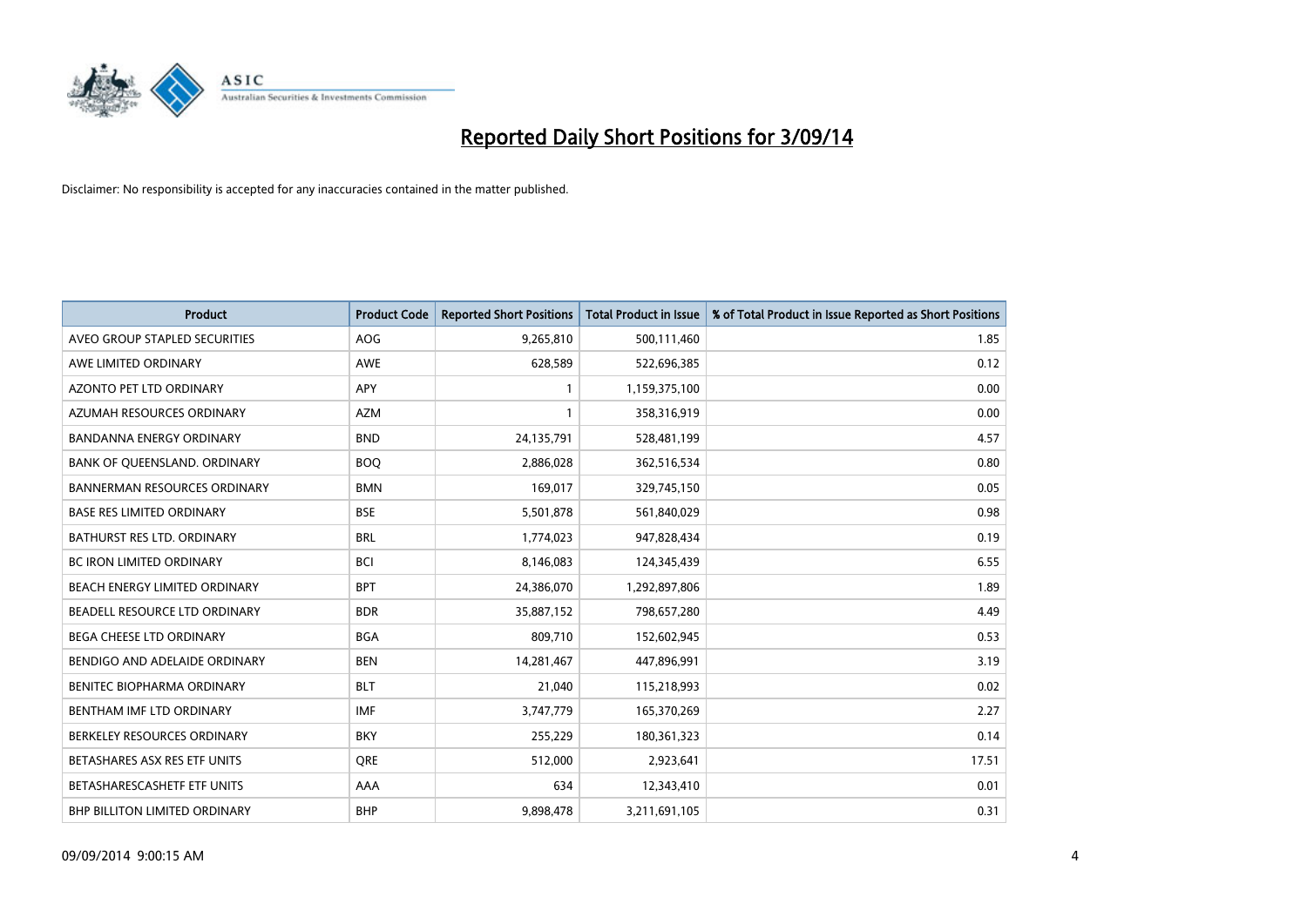

| <b>Product</b>                                | <b>Product Code</b> | <b>Reported Short Positions</b> | <b>Total Product in Issue</b> | % of Total Product in Issue Reported as Short Positions |
|-----------------------------------------------|---------------------|---------------------------------|-------------------------------|---------------------------------------------------------|
| <b>BIGAIR GROUP LIMITED ORDINARY</b>          | <b>BGL</b>          | 33,121                          | 172,872,340                   | 0.02                                                    |
| <b>BILLABONG ORDINARY</b>                     | <b>BBG</b>          | 12,007,949                      | 990,370,034                   | 1.21                                                    |
| <b>BIONOMICS LIMITED ORDINARY</b>             | <b>BNO</b>          | 55,451                          | 417,356,567                   | 0.01                                                    |
| BLACKHAM RESOURCES ORDINARY                   | <b>BLK</b>          | 412,700                         | 118,612,952                   | 0.35                                                    |
| <b>BLACKMORES LIMITED ORDINARY</b>            | <b>BKL</b>          | 1,882                           | 17,114,947                    | 0.01                                                    |
| <b>BLACKTHORN RESOURCES ORD US PROHIBITED</b> | <b>BTR</b>          | 3,967                           | 164,285,950                   | 0.00                                                    |
| <b>BLUESCOPE STEEL LTD ORDINARY</b>           | <b>BSL</b>          | 2,428,179                       | 559,227,871                   | 0.43                                                    |
| <b>BOART LONGYEAR ORDINARY</b>                | <b>BLY</b>          | 34,549,338                      | 461,163,412                   | 7.49                                                    |
| <b>BORAL LIMITED, ORDINARY</b>                | <b>BLD</b>          | 17,496,584                      | 782,736,249                   | 2.24                                                    |
| <b>BRADKEN LIMITED ORDINARY</b>               | <b>BKN</b>          | 15,099,556                      | 171,027,249                   | 8.83                                                    |
| <b>BRAMBLES LIMITED ORDINARY</b>              | <b>BXB</b>          | 1,990,905                       | 1,563,477,154                 | 0.13                                                    |
| <b>BREVILLE GROUP LTD ORDINARY</b>            | <b>BRG</b>          | 2,774,062                       | 130,095,322                   | 2.13                                                    |
| BRICKWORKS LIMITED ORDINARY                   | <b>BKW</b>          | 77,348                          | 148,038,996                   | 0.05                                                    |
| <b>BURU ENERGY ORDINARY</b>                   | <b>BRU</b>          | 18,302,125                      | 298,505,530                   | 6.13                                                    |
| <b>BWP TRUST ORDINARY UNITS</b>               | <b>BWP</b>          | 8,043,027                       | 639,724,826                   | 1.26                                                    |
| CABCHARGE AUSTRALIA ORDINARY                  | CAB                 | 10,939,889                      | 120,430,683                   | 9.08                                                    |
| CALTEX AUSTRALIA ORDINARY                     | <b>CTX</b>          | 1,387,461                       | 270,000,000                   | 0.51                                                    |
| CAPE LAMBERT RES LTD ORDINARY                 | <b>CFE</b>          | 5,476,500                       | 626,896,143                   | 0.87                                                    |
| CAPITOL HEALTH ORDINARY                       | <b>CAJ</b>          | 121,701                         | 431,180,115                   | 0.03                                                    |
| <b>CARDNO LIMITED ORDINARY</b>                | CDD                 | 7,416,046                       | 163,266,973                   | 4.54                                                    |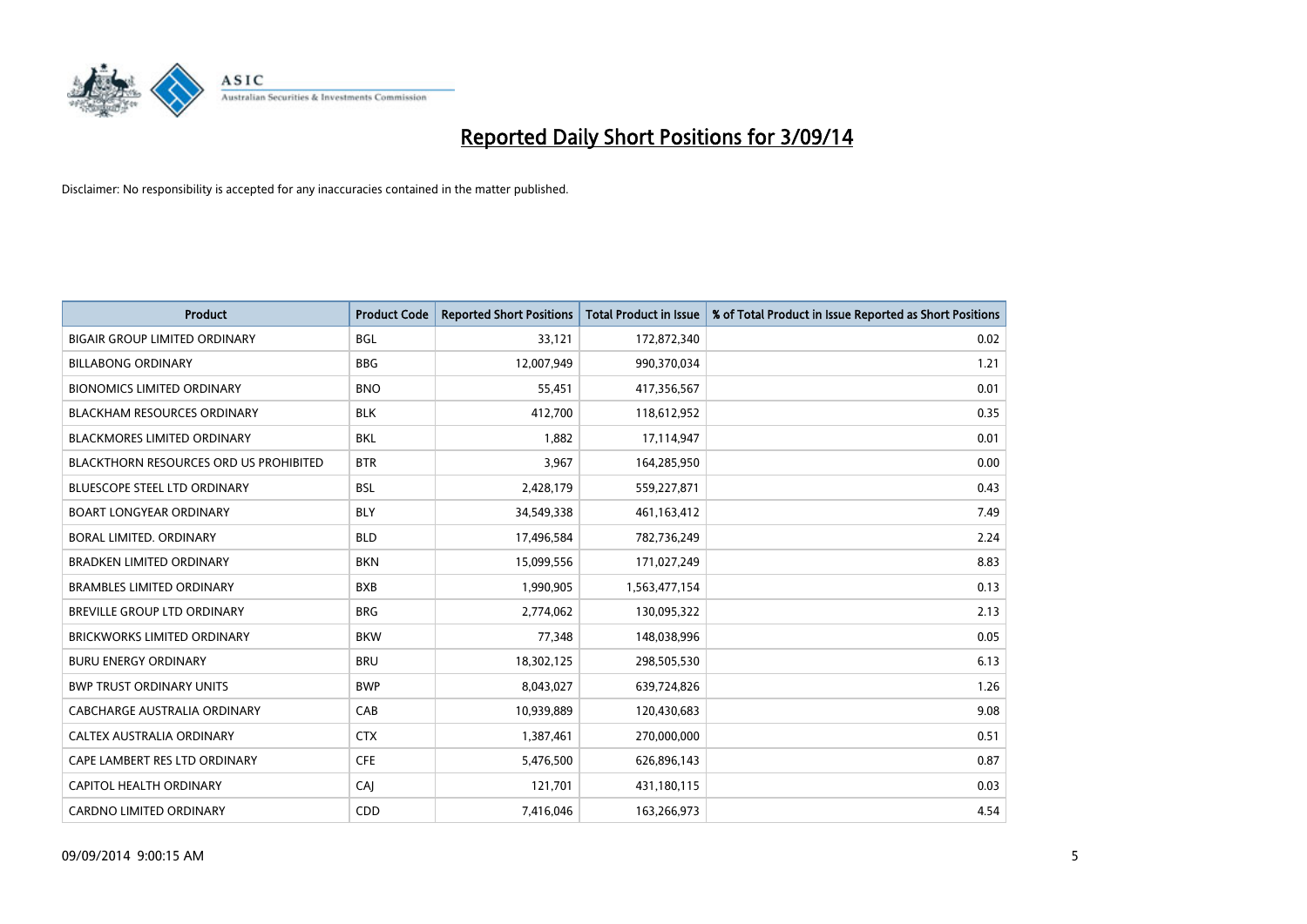

| <b>Product</b>                          | <b>Product Code</b> | <b>Reported Short Positions</b> | <b>Total Product in Issue</b> | % of Total Product in Issue Reported as Short Positions |
|-----------------------------------------|---------------------|---------------------------------|-------------------------------|---------------------------------------------------------|
| CARNARVON PETROLEUM ORDINARY            | <b>CVN</b>          | 59,674                          | 987,176,977                   | 0.01                                                    |
| CARSALES.COM LTD ORDINARY               | <b>CRZ</b>          | 7,346,512                       | 237,828,965                   | 3.09                                                    |
| CASH CONVERTERS ORDINARY                | CCV                 | 7,986,000                       | 428,886,124                   | 1.86                                                    |
| CEDAR WOODS PROP. ORDINARY              | <b>CWP</b>          | 79,277                          | 78,336,371                    | 0.10                                                    |
| CENTRAL PETROLEUM ORDINARY              | <b>CTP</b>          | 376,858                         | 348,718,957                   | 0.11                                                    |
| CFS RETAIL TRUST GRP STAPLED SECURITIES | <b>CFX</b>          | 24,299,612                      | 3,050,355,727                 | 0.80                                                    |
| CHALLENGER LIMITED ORDINARY             | <b>CGF</b>          | 759,567                         | 564,063,117                   | 0.13                                                    |
| CHANDLER MACLEOD LTD ORDINARY           | <b>CMG</b>          | 1,095                           | 547,985,086                   | 0.00                                                    |
| CHARTER HALL GROUP STAPLED US PROHIBIT. | <b>CHC</b>          | 481,779                         | 347,989,262                   | 0.14                                                    |
| <b>CHARTER HALL RETAIL UNITS</b>        | <b>CQR</b>          | 5,192,712                       | 372,893,153                   | 1.39                                                    |
| <b>CHORUS LIMITED ORDINARY</b>          | <b>CNU</b>          | 69,021                          | 396,369,767                   | 0.02                                                    |
| COAL OF AFRICA LTD ORDINARY             | <b>CZA</b>          | 426                             | 1,048,368,613                 | 0.00                                                    |
| <b>COALSPUR MINES LTD ORDINARY</b>      | <b>CPL</b>          | 1,700,498                       | 641,544,455                   | 0.27                                                    |
| COCA-COLA AMATIL ORDINARY               | <b>CCL</b>          | 19,650,216                      | 763,590,249                   | 2.57                                                    |
| <b>COCHLEAR LIMITED ORDINARY</b>        | COH                 | 6,906,837                       | 57,062,020                    | 12.10                                                   |
| <b>COCKATOO COAL ORDINARY</b>           | <b>COK</b>          | 167,987                         | 4,560,196,928                 | 0.00                                                    |
| CODAN LIMITED ORDINARY                  | <b>CDA</b>          | 400,066                         | 176,969,924                   | 0.23                                                    |
| <b>COFFEY INTERNATIONAL ORDINARY</b>    | <b>COF</b>          | 7,994                           | 255,833,165                   | 0.00                                                    |
| <b>COKAL LTD ORDINARY</b>               | <b>CKA</b>          | 6,820                           | 471,103,926                   | 0.00                                                    |
| <b>COLLECTION HOUSE ORDINARY</b>        | <b>CLH</b>          | 2,230,743                       | 129,717,785                   | 1.72                                                    |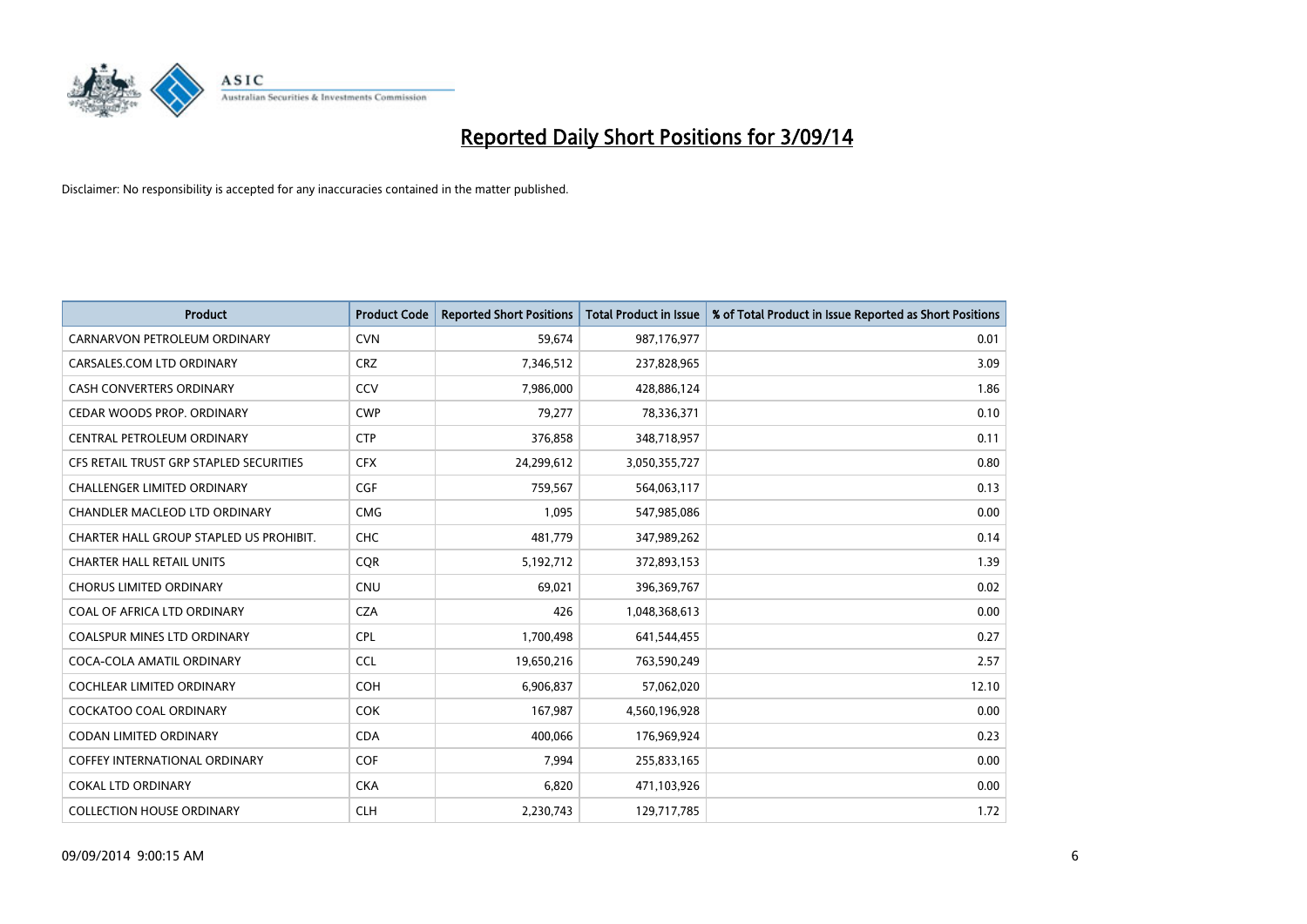

| <b>Product</b>                          | <b>Product Code</b> | <b>Reported Short Positions</b> | <b>Total Product in Issue</b> | % of Total Product in Issue Reported as Short Positions |
|-----------------------------------------|---------------------|---------------------------------|-------------------------------|---------------------------------------------------------|
| <b>COLLINS FOODS LTD ORDINARY</b>       | <b>CKF</b>          | 100,000                         | 93,000,003                    | 0.11                                                    |
| COMMONWEALTH BANK, ORDINARY             | <b>CBA</b>          | 13,013,078                      | 1,621,319,194                 | 0.80                                                    |
| <b>COMPASS RESOURCES ORDINARY</b>       | <b>CMR</b>          | 7,472                           | 1,403,744,100                 | 0.00                                                    |
| <b>COMPUTERSHARE LTD ORDINARY</b>       | <b>CPU</b>          | 5,009,366                       | 556,203,079                   | 0.90                                                    |
| <b>COOPER ENERGY LTD ORDINARY</b>       | <b>COE</b>          | 237,600                         | 329,235,509                   | 0.07                                                    |
| <b>CORP TRAVEL LIMITED ORDINARY</b>     | <b>CTD</b>          | 223,582                         | 89,931,376                    | 0.25                                                    |
| COVER-MORE GRP LTD ORDINARY             | <b>CVO</b>          | 6,675,518                       | 317,750,000                   | 2.10                                                    |
| <b>CREDIT CORP GROUP ORDINARY</b>       | <b>CCP</b>          | 306,087                         | 46,131,882                    | 0.66                                                    |
| <b>CROMWELL PROP STAPLED SECURITIES</b> | <b>CMW</b>          | 8,826,807                       | 1,730,065,823                 | 0.51                                                    |
| <b>CROWE HORWATH AUS ORDINARY</b>       | <b>CRH</b>          | 377,095                         | 273,005,429                   | 0.14                                                    |
| CROWN RESORTS LTD ORDINARY              | <b>CWN</b>          | 5,874,791                       | 728,394,185                   | 0.81                                                    |
| <b>CSG LIMITED ORDINARY</b>             | CSV                 | 158,608                         | 279,290,492                   | 0.06                                                    |
| <b>CSL LIMITED ORDINARY</b>             | <b>CSL</b>          | 1,497,007                       | 474,588,196                   | 0.32                                                    |
| <b>CSR LIMITED ORDINARY</b>             | <b>CSR</b>          | 17,431,872                      | 506,000,315                   | 3.45                                                    |
| <b>CUDECO LIMITED ORDINARY</b>          | CDU                 | 8,037,015                       | 235,425,143                   | 3.41                                                    |
| DART ENERGY LTD ORDINARY                | <b>DTE</b>          | 600,693                         | 1,108,752,733                 | 0.05                                                    |
| DATA#3 LIMITED ORDINARY                 | DTL                 | 156,634                         | 153,974,950                   | 0.10                                                    |
| DECMIL GROUP LIMITED ORDINARY           | <b>DCG</b>          | 1,610,101                       | 168,657,794                   | 0.95                                                    |
| DEEP YELLOW LIMITED ORDINARY            | <b>DYL</b>          | 947                             | 1,888,400,127                 | 0.00                                                    |
| DEXUS PROPERTY GROUP STAPLED UNITS      | <b>DXS</b>          | 19,419,287                      | 5,433,110,810                 | 0.36                                                    |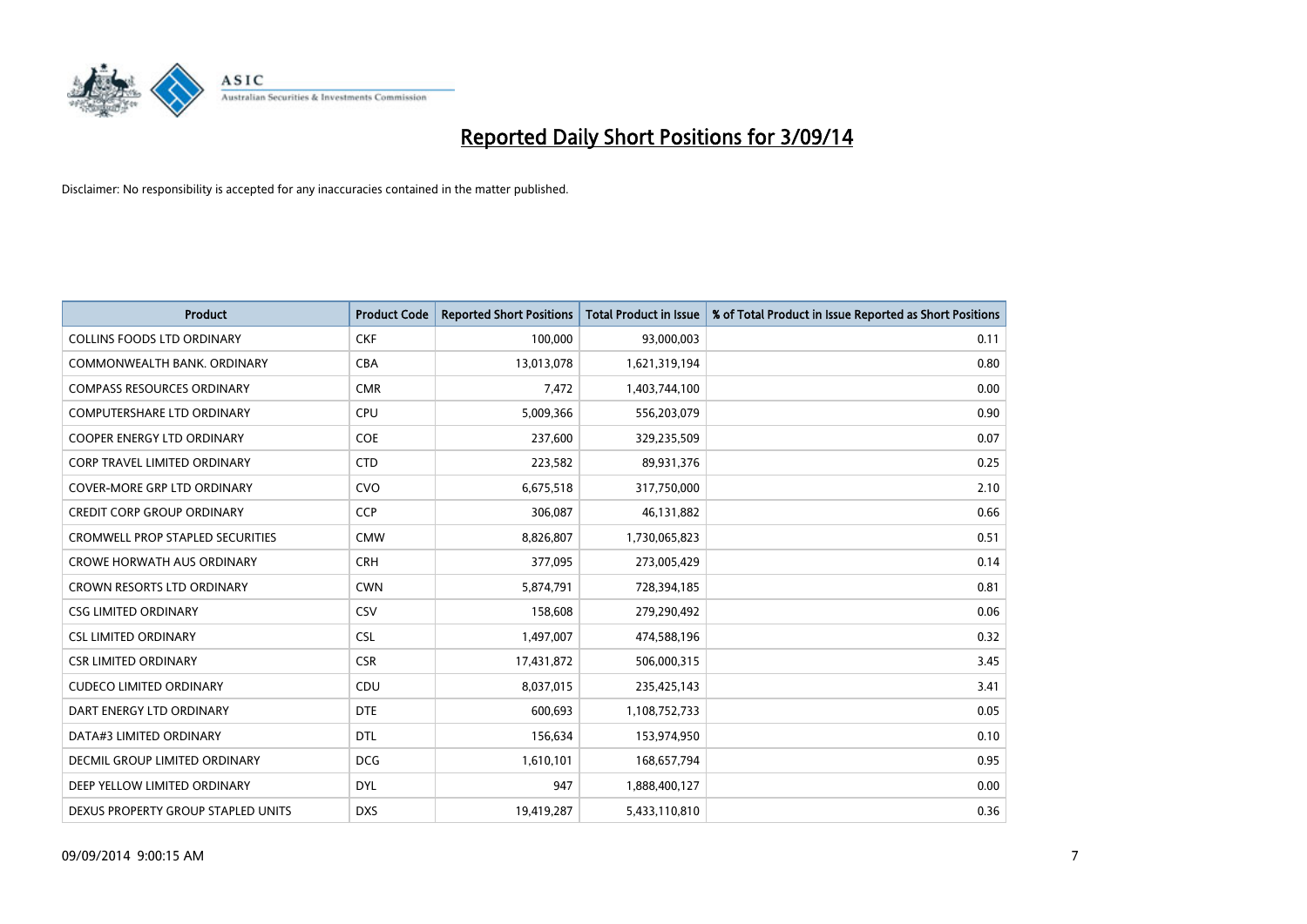

| <b>Product</b>                       | <b>Product Code</b> | <b>Reported Short Positions</b> | <b>Total Product in Issue</b> | % of Total Product in Issue Reported as Short Positions |
|--------------------------------------|---------------------|---------------------------------|-------------------------------|---------------------------------------------------------|
| DICK SMITH HLDGS ORDINARY            | <b>DSH</b>          | 21,186,909                      | 236,511,364                   | 8.96                                                    |
| DISCOVERY METALS LTD ORDINARY        | <b>DML</b>          | 1,277,631                       | 644,039,581                   | 0.20                                                    |
| DOMINO PIZZA ENTERPR ORDINARY        | <b>DMP</b>          | 1,326,194                       | 86,160,773                    | 1.54                                                    |
| DONACO INTERNATIONAL ORDINARY        | <b>DNA</b>          | 3,714,220                       | 460,454,837                   | 0.81                                                    |
| DORAY MINERALS LTD ORDINARY          | <b>DRM</b>          | 155,607                         | 165,784,256                   | 0.09                                                    |
| DOWNER EDI LIMITED ORDINARY          | <b>DOW</b>          | 20,103,962                      | 435,399,975                   | 4.62                                                    |
| DRILLSEARCH ENERGY ORDINARY          | <b>DLS</b>          | 16,596,728                      | 444,174,052                   | 3.74                                                    |
| DUET GROUP STAPLED US PROHIBIT.      | <b>DUE</b>          | 3,552,373                       | 1,327,719,444                 | 0.27                                                    |
| DUKETON MINING ORDINARY              | <b>DKM</b>          | 3,894                           | 82,524,812                    | 0.00                                                    |
| DULUXGROUP LIMITED ORDINARY          | <b>DLX</b>          | 374,115                         | 383,503,942                   | 0.10                                                    |
| <b>DWS LTD ORDINARY</b>              | <b>DWS</b>          | 15,096                          | 132,362,763                   | 0.01                                                    |
| ECHO ENTERTAINMENT ORDINARY          | <b>EGP</b>          | 5,001,895                       | 825,672,730                   | 0.61                                                    |
| <b>ELDERS LIMITED ORDINARY</b>       | <b>ELD</b>          | 19,216,729                      | 455,013,329                   | 4.22                                                    |
| ELEMENTAL MINERALS ORDINARY          | <b>ELM</b>          | 94,536                          | 315,663,391                   | 0.03                                                    |
| <b>EMECO HOLDINGS ORDINARY</b>       | <b>EHL</b>          | 6,906,635                       | 599,675,707                   | 1.15                                                    |
| ENDEAVOUR MIN CORP CDI 1:1           | <b>EVR</b>          | 31,265                          | 50,014,634                    | 0.06                                                    |
| ENERGY DEVELOPMENTS ORDINARY         | <b>ENE</b>          | 1,055,600                       | 169,673,095                   | 0.62                                                    |
| ENERGY RESOURCES ORDINARY 'A'        | <b>ERA</b>          | 11,106,233                      | 517,725,062                   | 2.15                                                    |
| <b>ENERGY WORLD CORPOR, ORDINARY</b> | <b>EWC</b>          | 45,606,532                      | 1,734,166,672                 | 2.63                                                    |
| ENVESTRA LIMITED ORDINARY            | ENV                 | 1,665,945                       | 1,796,808,474                 | 0.09                                                    |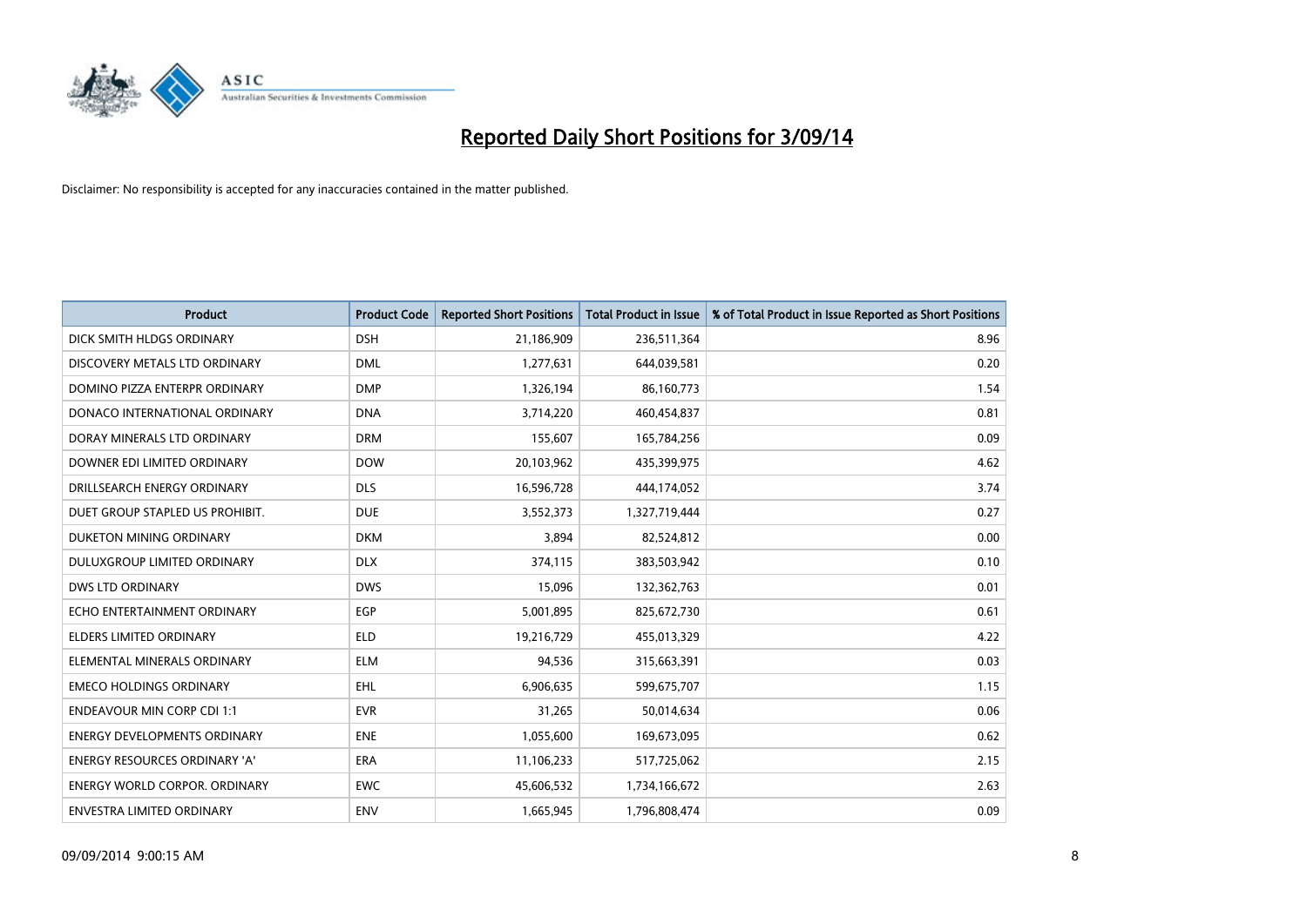

| <b>Product</b>                         | <b>Product Code</b> | <b>Reported Short Positions</b> | <b>Total Product in Issue</b> | % of Total Product in Issue Reported as Short Positions |
|----------------------------------------|---------------------|---------------------------------|-------------------------------|---------------------------------------------------------|
| EQUATORIAL RES LTD ORDINARY            | EQX                 | 174                             | 122,185,353                   | 0.00                                                    |
| EQUITY TRUSTEES ORDINARY               | EQT                 | 323,019                         | 19,105,788                    | 1.69                                                    |
| ERM POWER LIMITED ORDINARY             | EPW                 | 355,432                         | 239,269,727                   | 0.15                                                    |
| ESERVGLOBAL LIMITED ORDINARY           | ESV                 | 2,000                           | 254,045,997                   | 0.00                                                    |
| EVOLUTION MINING LTD ORDINARY          | <b>EVN</b>          | 31,006,768                      | 712,493,836                   | 4.35                                                    |
| FAIRFAX MEDIA LTD ORDINARY             | <b>FXI</b>          | 61,729,404                      | 2,351,955,725                 | 2.62                                                    |
| <b>FANTASTIC HOLDINGS ORDINARY</b>     | <b>FAN</b>          | 14,731                          | 103,068,398                   | 0.01                                                    |
| FAR LTD ORDINARY                       | <b>FAR</b>          | 2,771,150                       | 2,699,846,742                 | 0.10                                                    |
| FEDERATION CNTRES ORD/UNIT STAPLED SEC | <b>FDC</b>          | 673,955                         | 1,427,641,565                 | 0.05                                                    |
| FINBAR GROUP LIMITED ORDINARY          | <b>FRI</b>          | 1,279                           | 227,018,204                   | 0.00                                                    |
| FISHER & PAYKEL H. ORDINARY            | <b>FPH</b>          | 5,726                           | 555,790,021                   | 0.00                                                    |
| FLEETWOOD CORP ORDINARY                | <b>FWD</b>          | 2,030,408                       | 60,581,211                    | 3.35                                                    |
| FLETCHER BUILDING ORDINARY             | <b>FBU</b>          | 1,041,987                       | 687,854,788                   | 0.15                                                    |
| <b>FLEXIGROUP LIMITED ORDINARY</b>     | <b>FXL</b>          | 3,520,395                       | 304,096,060                   | 1.16                                                    |
| FLIGHT CENTRE TRAVEL ORDINARY          | <b>FLT</b>          | 5,649,577                       | 100,586,119                   | 5.62                                                    |
| FLINDERS MINES LTD ORDINARY            | <b>FMS</b>          | 420,990                         | 2,400,995,602                 | 0.02                                                    |
| FOCUS MINERALS LTD ORDINARY            | <b>FML</b>          | 4,605,219                       | 9,137,375,877                 | 0.05                                                    |
| FOLKESTONE EDU TRUST UNITS             | <b>FET</b>          | 38,672                          | 205,069,661                   | 0.02                                                    |
| FORTESCUE METALS GRP ORDINARY          | <b>FMG</b>          | 247,699,271                     | 3,113,798,151                 | 7.95                                                    |
| <b>G.U.D. HOLDINGS ORDINARY</b>        | GUD                 | 1,411,214                       | 70,939,492                    | 1.99                                                    |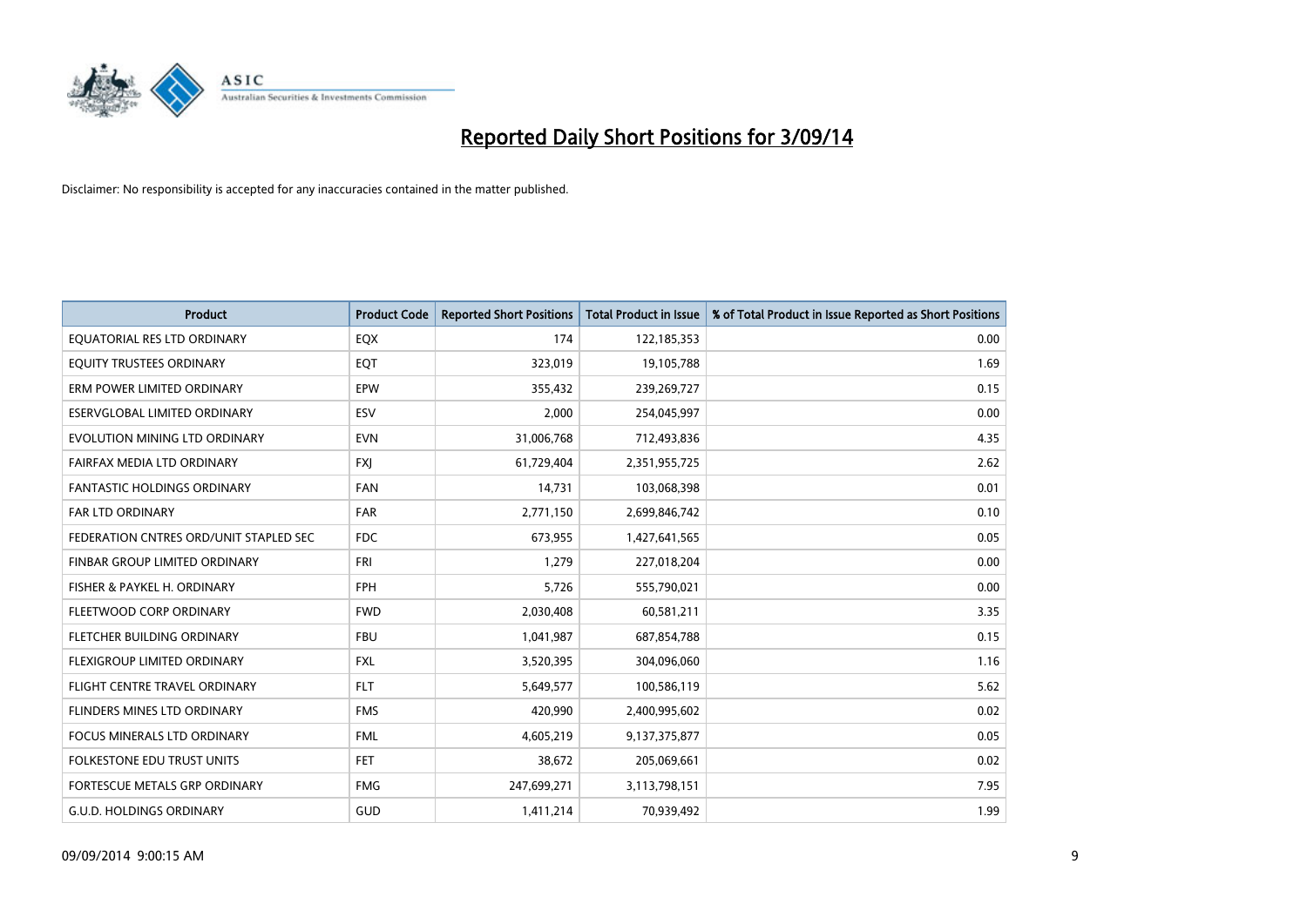

| <b>Product</b>                                   | <b>Product Code</b> | <b>Reported Short Positions</b> | <b>Total Product in Issue</b> | % of Total Product in Issue Reported as Short Positions |
|--------------------------------------------------|---------------------|---------------------------------|-------------------------------|---------------------------------------------------------|
| <b>G8 EDUCATION LIMITED ORDINARY</b>             | <b>GEM</b>          | 15,655,376                      | 332,073,918                   | 4.71                                                    |
| <b>GBST HOLDINGS ORDINARY</b>                    | GBT                 | 19,881                          | 66,561,725                    | 0.03                                                    |
| <b>GDI PROPERTY GRP STAPLED SECURITIES</b>       | GDI                 | 51,505                          | 567,575,025                   | 0.01                                                    |
| <b>GENWORTH MORTGAGE ORDINARY</b>                | <b>GMA</b>          | 1,301,181                       | 650,000,000                   | 0.20                                                    |
| <b>GEODYNAMICS LIMITED ORDINARY</b>              | GDY                 | 819                             | 435,880,130                   | 0.00                                                    |
| <b>GINDALBIE METALS LTD ORDINARY</b>             | <b>GBG</b>          | 34,832,500                      | 1,495,306,811                 | 2.33                                                    |
| <b>GOLD ROAD RES LTD ORDINARY</b>                | <b>GOR</b>          | 3,234,466                       | 515,419,042                   | 0.63                                                    |
| <b>GOODMAN FIELDER, ORDINARY</b>                 | GFF                 | 7,674,423                       | 1,955,559,207                 | 0.39                                                    |
| <b>GOODMAN GROUP STAPLED</b>                     | <b>GMG</b>          | 7,325,860                       | 1,745,417,725                 | 0.42                                                    |
| <b>GPT GROUP STAPLED SEC.</b>                    | GPT                 | 2,385,825                       | 1,685,460,955                 | 0.14                                                    |
| <b>GRAINCORP LIMITED A CLASS ORDINARY</b>        | <b>GNC</b>          | 11,593,576                      | 228,855,628                   | 5.07                                                    |
| <b>GRANGE RESOURCES, ORDINARY</b>                | <b>GRR</b>          | 5,783,439                       | 1,157,097,869                 | 0.50                                                    |
| <b>GREENCROSS LIMITED ORDINARY</b>               | GXL                 | 1,430,512                       | 110,654,390                   | 1.29                                                    |
| <b>GREENLAND MIN EN LTD ORDINARY</b>             | GGG                 | 839,238                         | 668,464,377                   | 0.13                                                    |
| <b>GREENLAND MIN EN LTD RIGHTS 26-JUN-14</b>     | GGGR                | 3,842                           | 88,685,050                    | 0.00                                                    |
| <b>GROWTHPOINT PROPERTY ORD/UNIT STAPLED SEC</b> | GOZ                 | 193,853                         | 554,315,998                   | 0.03                                                    |
| <b>GRYPHON MINERALS LTD ORDINARY</b>             | GRY                 | 4,403,086                       | 401,115,935                   | 1.10                                                    |
| <b>GUILDFORD COAL LTD ORDINARY</b>               | <b>GUF</b>          | 77,890                          | 845,190,354                   | 0.01                                                    |
| <b>GWA GROUP LTD ORDINARY</b>                    | <b>GWA</b>          | 14,937,602                      | 306,533,770                   | 4.87                                                    |
| <b>HANSEN TECHNOLOGIES ORDINARY</b>              | <b>HSN</b>          | 5,000                           | 162,479,642                   | 0.00                                                    |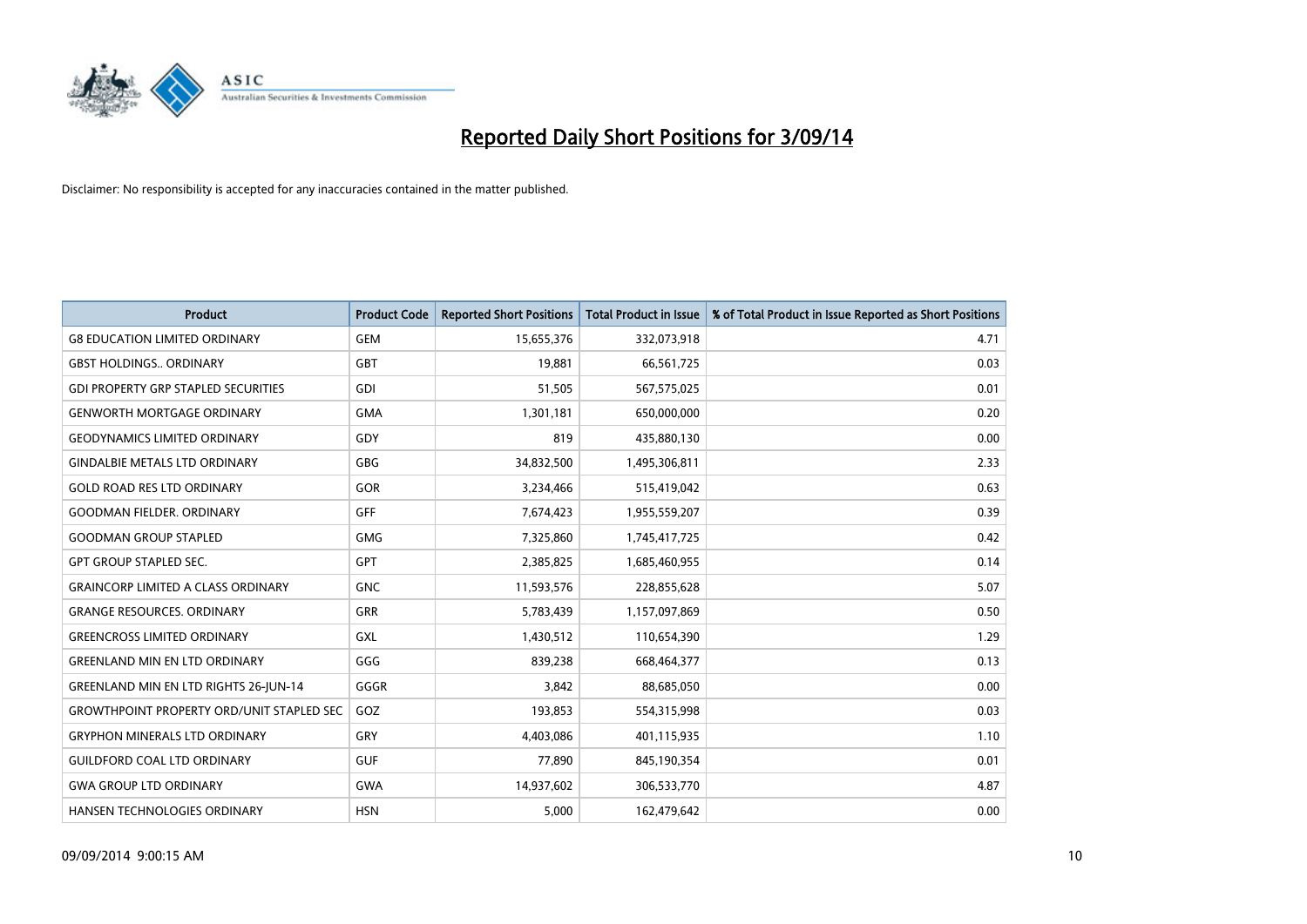

| <b>Product</b>                       | <b>Product Code</b> | <b>Reported Short Positions</b> | <b>Total Product in Issue</b> | % of Total Product in Issue Reported as Short Positions |
|--------------------------------------|---------------------|---------------------------------|-------------------------------|---------------------------------------------------------|
| <b>HARVEY NORMAN ORDINARY</b>        | <b>HVN</b>          | 39,824,442                      | 1,062,316,784                 | 3.75                                                    |
| HEALTHSCOPE LIMITED. ORDINARY        | <b>HSO</b>          | 250,000                         | 1,732,094,838                 | 0.01                                                    |
| <b>HENDERSON GROUP CDI 1:1</b>       | <b>HGG</b>          | 3,577,902                       | 664,599,011                   | 0.54                                                    |
| HFA HOLDINGS LIMITED ORDINARY        | <b>HFA</b>          | 3,809                           | 162,147,897                   | 0.00                                                    |
| HIGHFIELD RES LTD ORDINARY           | <b>HFR</b>          | 50,000                          | 155,825,003                   | 0.03                                                    |
| <b>HIGHLANDS PACIFIC ORDINARY</b>    | <b>HIG</b>          | 3,153                           | 854,261,346                   | 0.00                                                    |
| HILLGROVE RES LTD ORDINARY           | <b>HGO</b>          | 197,285                         | 1,181,679,771                 | 0.02                                                    |
| HILLS LTD ORDINARY                   | <b>HIL</b>          | 104,279                         | 234,192,711                   | 0.04                                                    |
| HORIZON OIL LIMITED ORDINARY         | <b>HZN</b>          | 30,240,480                      | 1,301,981,265                 | 2.32                                                    |
| <b>ICAR ASIA LTD ORDINARY</b>        | ICQ                 | 120,874                         | 122,688,846                   | 0.10                                                    |
| <b>ICASH PAYMENT SYSTEM ORDINARY</b> | <b>ICP</b>          | 12,000                          | 76,784,631                    | 0.02                                                    |
| <b>ICON ENERGY LIMITED ORDINARY</b>  | <b>ICN</b>          | 806,641                         | 615,774,351                   | 0.13                                                    |
| <b>IINET LIMITED ORDINARY</b>        | <b>IIN</b>          | 7,624,674                       | 161,238,847                   | 4.73                                                    |
| <b>ILUKA RESOURCES ORDINARY</b>      | ILU                 | 41,587,097                      | 418,700,517                   | 9.93                                                    |
| <b>IMDEX LIMITED ORDINARY</b>        | <b>IMD</b>          | 2,230,959                       | 212,110,368                   | 1.05                                                    |
| IMX RESOURCES LTD ORDINARY           | <b>IXR</b>          |                                 | 451,497,138                   | 0.00                                                    |
| <b>INCITEC PIVOT ORDINARY</b>        | <b>IPL</b>          | 43,708,921                      | 1,654,998,197                 | 2.64                                                    |
| INDEPENDENCE GROUP ORDINARY          | <b>IGO</b>          | 102,424                         | 234,256,573                   | 0.04                                                    |
| <b>INDOPHIL RESOURCES ORDINARY</b>   | <b>IRN</b>          | 1,884,678                       | 1,203,146,194                 | 0.16                                                    |
| <b>INDUSTRIA REIT STAPLED</b>        | <b>IDR</b>          | 3,000                           | 125,000,001                   | 0.00                                                    |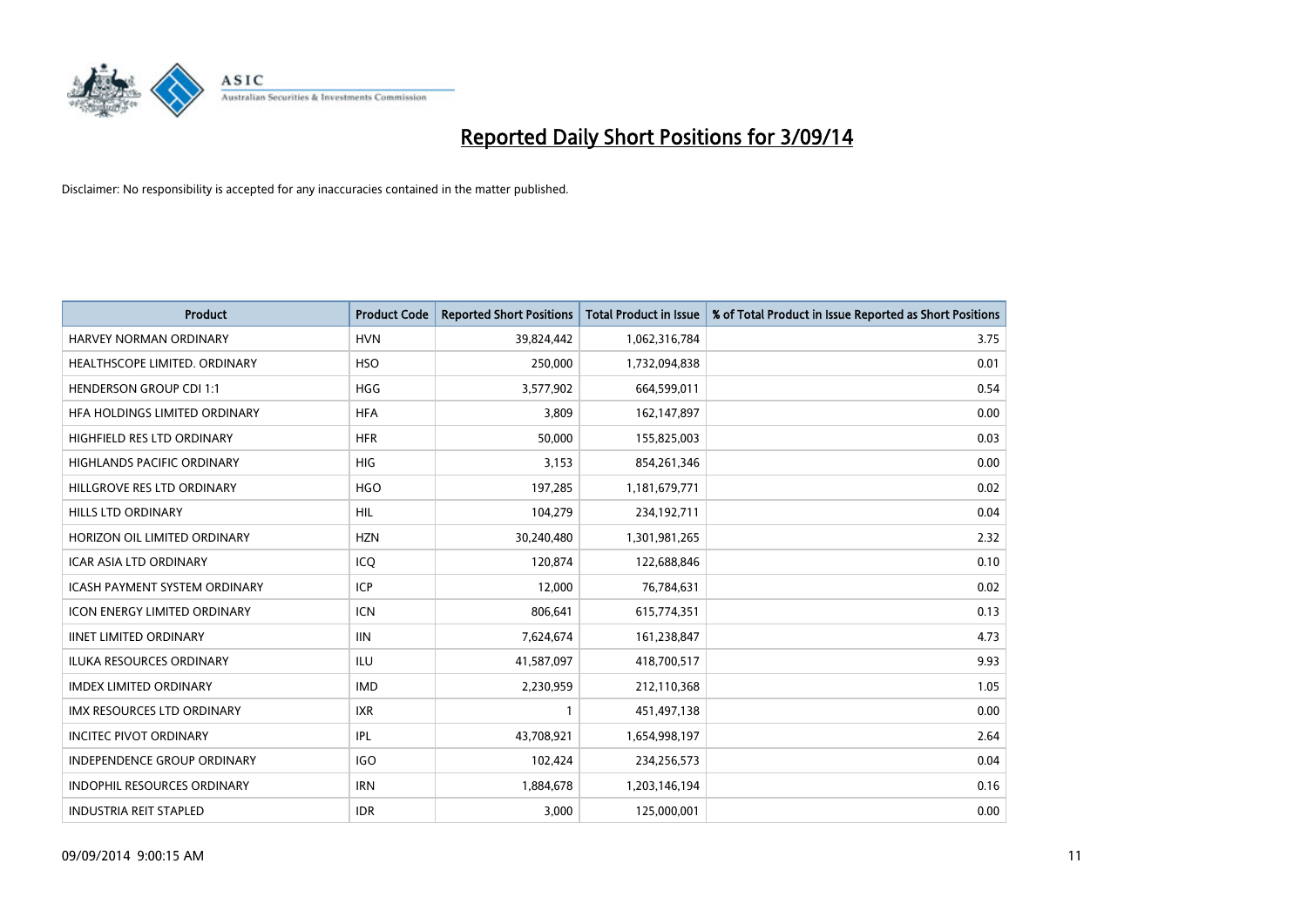

| <b>Product</b>                                | <b>Product Code</b> | <b>Reported Short Positions</b> | <b>Total Product in Issue</b> | % of Total Product in Issue Reported as Short Positions |
|-----------------------------------------------|---------------------|---------------------------------|-------------------------------|---------------------------------------------------------|
| <b>INFIGEN ENERGY STAPLED SECURITIES</b>      | <b>IFN</b>          | 2,520,068                       | 767,887,581                   | 0.33                                                    |
| INGENIA GROUP STAPLED SECURITIES              | <b>INA</b>          | 1,614,524                       | 678,058,232                   | 0.24                                                    |
| <b>INSURANCE AUSTRALIA ORDINARY</b>           | IAG                 | 10,909,527                      | 2,341,618,048                 | 0.47                                                    |
| <b>INTREPID MINES ORDINARY</b>                | <b>IAU</b>          | 13,715,180                      | 557,500,888                   | 2.46                                                    |
| <b>INVESTA OFFICE FUND STAPLED SECURITIES</b> | <b>IOF</b>          | 547,408                         | 614,047,458                   | 0.09                                                    |
| <b>INVOCARE LIMITED ORDINARY</b>              | <b>IVC</b>          | 5,425,338                       | 110,030,298                   | 4.93                                                    |
| <b>IOOF HOLDINGS LTD ORDINARY</b>             | IFL                 | 5,665,514                       | 300,133,752                   | 1.89                                                    |
| <b>IPROPERTY GROUP LTD ORDINARY</b>           | <b>IPP</b>          | 2,464,692                       | 181,703,204                   | 1.36                                                    |
| <b>IRESS LIMITED ORDINARY</b>                 | <b>IRE</b>          | 5,255,556                       | 159,097,319                   | 3.30                                                    |
| <b>IRON ORE HOLDINGS ORDINARY</b>             | <b>IOH</b>          | 16,649                          | 161,174,005                   | 0.01                                                    |
| <b>ISELECT LTD ORDINARY</b>                   | <b>ISU</b>          | 900,688                         | 260,889,894                   | 0.35                                                    |
| <b>ISENTIA GROUP LTD ORDINARY</b>             | <b>ISD</b>          | 12,410                          | 200,000,001                   | 0.01                                                    |
| JAMES HARDIE INDUST CHESS DEPOSITARY INT      | <b>IHX</b>          | 4,915,972                       | 444,875,263                   | 1.11                                                    |
| <b>JAPARA HEALTHCARE LT ORDINARY</b>          | <b>IHC</b>          | 4,463,038                       | 263,046,592                   | 1.70                                                    |
| <b>JB HI-FI LIMITED ORDINARY</b>              | <b>IBH</b>          | 12,163,925                      | 99,234,173                    | 12.26                                                   |
| KAGARA LTD ORDINARY                           | KZL                 | 34,720                          | 798,953,117                   | 0.00                                                    |
| KAROON GAS AUSTRALIA ORDINARY                 | <b>KAR</b>          | 19,965,589                      | 255,841,581                   | 7.80                                                    |
| KATHMANDU HOLD LTD ORDINARY                   | <b>KMD</b>          | 1,984,486                       | 200,633,469                   | 0.99                                                    |
| <b>KBL MINING LIMITED ORDINARY</b>            | <b>KBL</b>          | 1,820                           | 393,535,629                   | 0.00                                                    |
| KINGSGATE CONSOLID. ORDINARY                  | <b>KCN</b>          | 10,969,075                      | 223,584,937                   | 4.91                                                    |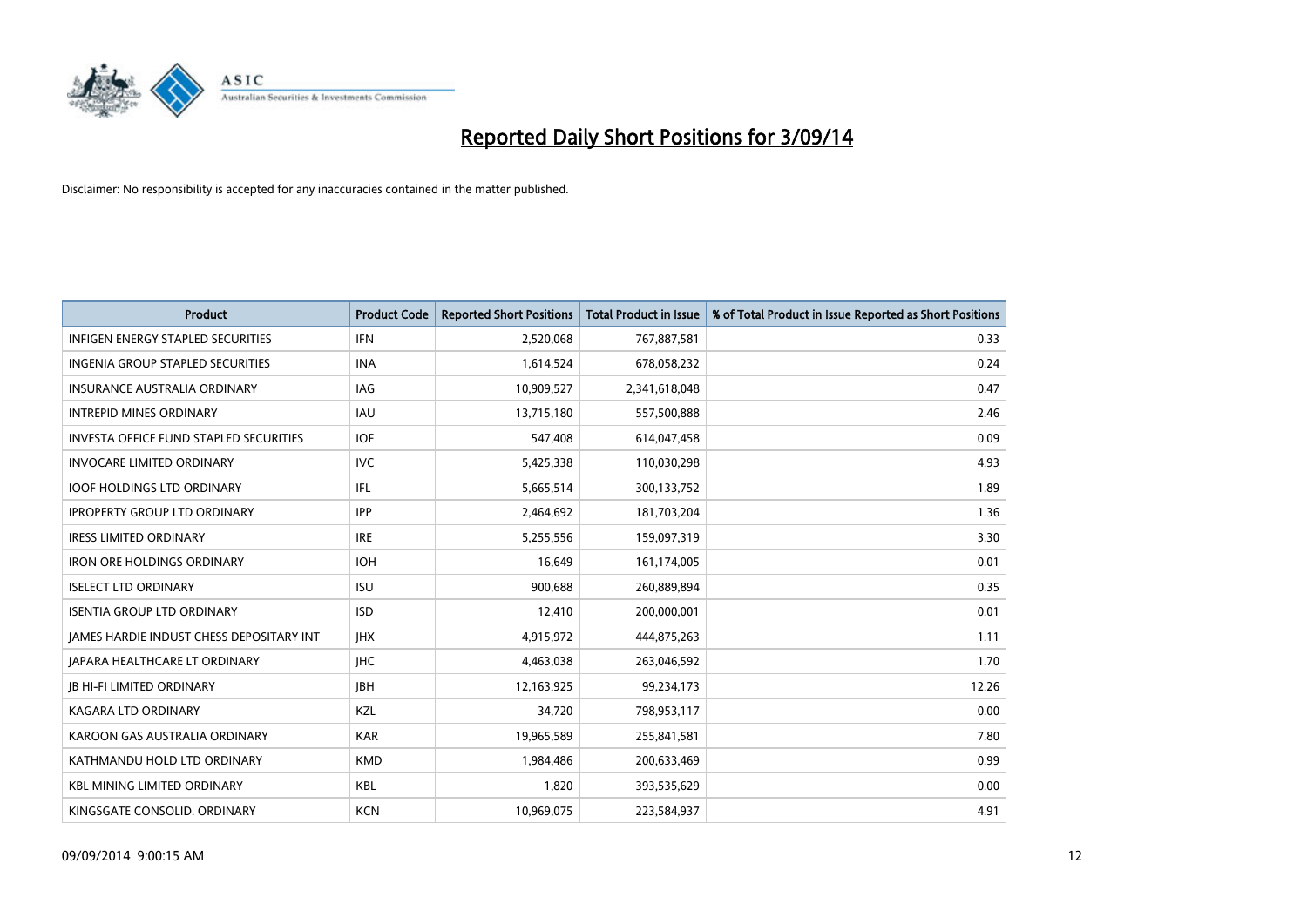

| <b>Product</b>                        | <b>Product Code</b> | <b>Reported Short Positions</b> | <b>Total Product in Issue</b> | % of Total Product in Issue Reported as Short Positions |
|---------------------------------------|---------------------|---------------------------------|-------------------------------|---------------------------------------------------------|
| KINGSROSE MINING LTD ORDINARY         | <b>KRM</b>          | 442,126                         | 358,611,493                   | 0.12                                                    |
| KOGI IRON LTD ORDINARY                | KFE                 | 899,598                         | 376,669,836                   | 0.24                                                    |
| LEIGHTON HOLDINGS ORDINARY            | LEI                 | 4,961,225                       | 338,503,563                   | 1.47                                                    |
| LEND LEASE GROUP UNIT/ORD STAPLED     | <b>LLC</b>          | 966,012                         | 577,475,833                   | 0.17                                                    |
| LIFESTYLE COMMUNIT, ORDINARY          | LIC                 | 4,000                           | 99,970,131                    | 0.00                                                    |
| LIQUEFIED NATURAL ORDINARY            | LNG                 | 2,414,186                       | 461,402,201                   | 0.52                                                    |
| LONESTAR RESO LTD ORDINARY            | <b>LNR</b>          | 844,323                         | 752,187,211                   | 0.11                                                    |
| LYNAS CORPORATION ORDINARY            | <b>LYC</b>          | 133,049,825                     | 2,333,801,566                 | 5.70                                                    |
| <b>M2 GRP LTD ORDINARY</b>            | <b>MTU</b>          | 10,107,868                      | 180,491,516                   | 5.60                                                    |
| <b>MACA LIMITED ORDINARY</b>          | <b>MLD</b>          | 961,484                         | 202,676,373                   | 0.47                                                    |
| MACMAHON HOLDINGS ORDINARY            | MAH                 | 2,452,687                       | 1,261,699,966                 | 0.19                                                    |
| MACO ATLAS ROADS GRP ORDINARY STAPLED | <b>MQA</b>          | 3,072,311                       | 505,692,079                   | 0.61                                                    |
| MACQUARIE GROUP LTD ORDINARY          | <b>MOG</b>          | 1,110,673                       | 321,202,994                   | 0.35                                                    |
| MAGELLAN FIN GRP LTD ORDINARY         | <b>MFG</b>          | 2,511,400                       | 158,842,157                   | 1.58                                                    |
| <b>MATRIX C &amp; E LTD ORDINARY</b>  | <b>MCE</b>          | 2,673,061                       | 94,555,428                    | 2.83                                                    |
| MAVERICK DRILLING ORDINARY            | <b>MAD</b>          | 6,899,204                       | 533,885,763                   | 1.29                                                    |
| MAXITRANS INDUSTRIES ORDINARY         | <b>MXI</b>          | 105,007                         | 185,075,653                   | 0.06                                                    |
| MAYNE PHARMA LTD ORDINARY             | <b>MYX</b>          | 7,635,446                       | 586,651,477                   | 1.30                                                    |
| MCMILLAN SHAKESPEARE ORDINARY         | <b>MMS</b>          | 1,043,865                       | 76,714,114                    | 1.36                                                    |
| MCPHERSON'S LTD ORDINARY              | <b>MCP</b>          | 17,059                          | 95,434,645                    | 0.02                                                    |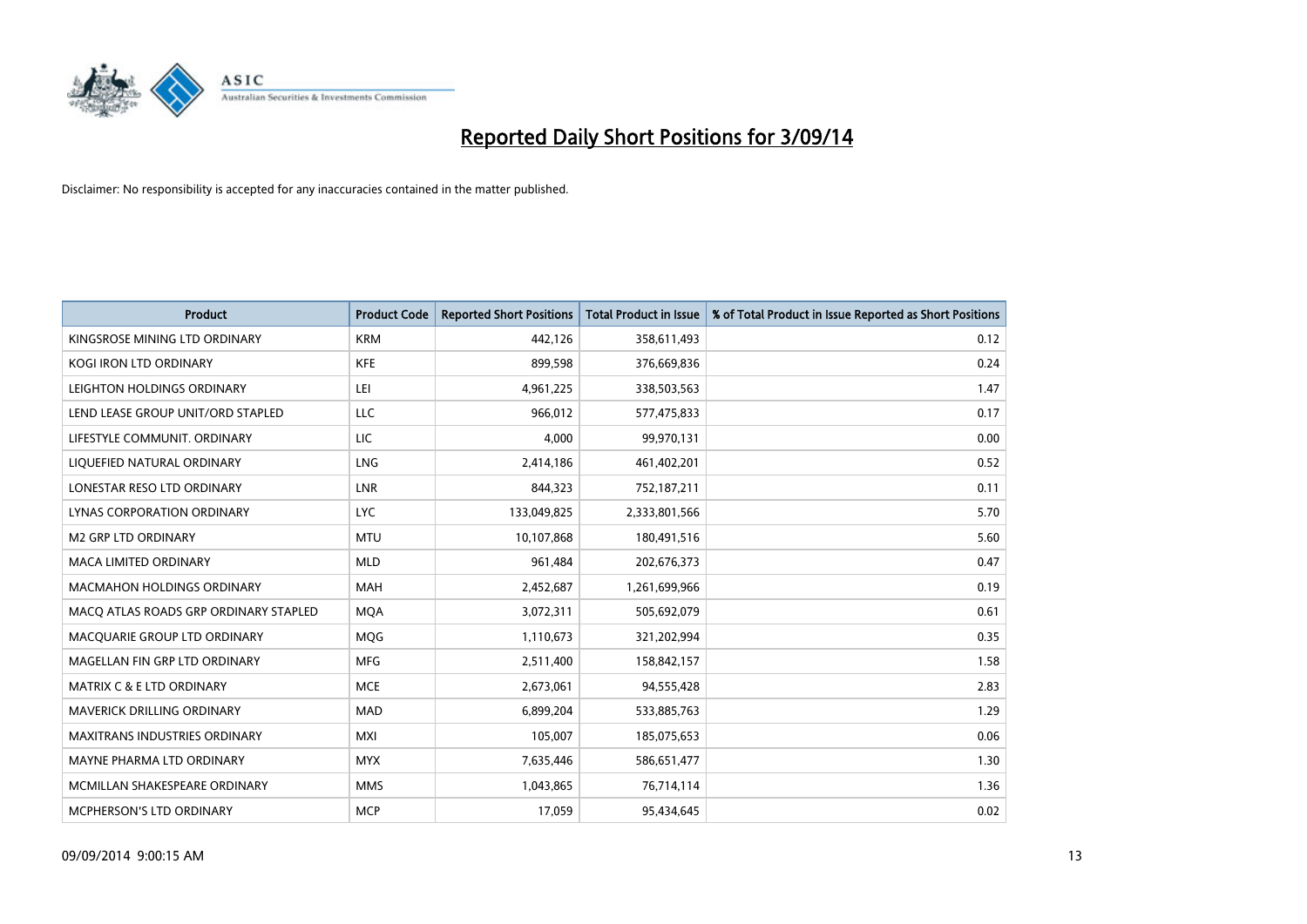

| <b>Product</b>                  | <b>Product Code</b> | <b>Reported Short Positions</b> | <b>Total Product in Issue</b> | % of Total Product in Issue Reported as Short Positions |
|---------------------------------|---------------------|---------------------------------|-------------------------------|---------------------------------------------------------|
| MEDUSA MINING LTD ORDINARY      | <b>MML</b>          | 7,497,692                       | 207,794,301                   | 3.61                                                    |
| MELBOURNE IT LIMITED ORDINARY   | <b>MLB</b>          | 8,151                           | 92,944,392                    | 0.01                                                    |
| <b>MERMAID MARINE ORDINARY</b>  | <b>MRM</b>          | 11,377,940                      | 366,766,098                   | 3.10                                                    |
| MESOBLAST LIMITED ORDINARY      | <b>MSB</b>          | 20,429,892                      | 321,640,094                   | 6.35                                                    |
| METALS X LIMITED ORDINARY       | <b>MLX</b>          | 1,130,586                       | 1,655,826,110                 | 0.07                                                    |
| METCASH LIMITED ORDINARY        | <b>MTS</b>          | 117,700,000                     | 903,309,574                   | 13.03                                                   |
| MIGHTY RIVER POWER ORDINARY     | <b>MYT</b>          | 3,806,804                       | 1,400,012,517                 | 0.27                                                    |
| MINCOR RESOURCES NL ORDINARY    | <b>MCR</b>          | 5,774                           | 188,208,274                   | 0.00                                                    |
| MINERAL DEPOSITS ORDINARY       | <b>MDL</b>          | 894,591                         | 103,676,341                   | 0.86                                                    |
| MINERAL RESOURCES, ORDINARY     | <b>MIN</b>          | 13,075,294                      | 186,556,246                   | 7.01                                                    |
| MINT WIRELESS ORDINARY          | <b>MNW</b>          | 1,796,135                       | 470,372,395                   | 0.38                                                    |
| MIRABELA NICKEL LTD ORDINARY    | <b>MBN</b>          | 10                              | 929,710,216                   | 0.00                                                    |
| MIRVAC GROUP STAPLED SECURITIES | <b>MGR</b>          | 1,509,323                       | 3,697,197,370                 | 0.04                                                    |
| MOLOPO ENERGY LTD ORDINARY      | <b>MPO</b>          | 11,118                          | 248,705,730                   | 0.00                                                    |
| MONADELPHOUS GROUP ORDINARY     | <b>MND</b>          | 7,990,438                       | 92,679,570                    | 8.62                                                    |
| MORTGAGE CHOICE LTD ORDINARY    | <b>MOC</b>          | 17,639                          | 123,879,296                   | 0.01                                                    |
| MOUNT GIBSON IRON ORDINARY      | <b>MGX</b>          | 20,144,815                      | 1,090,805,085                 | 1.85                                                    |
| MULTIPLEX SITES SITES           | <b>MXUPA</b>        | 2,057                           | 4,500,000                     | 0.05                                                    |
| MYER HOLDINGS LTD ORDINARY      | <b>MYR</b>          | 72,387,707                      | 585,684,551                   | 12.36                                                   |
| MYSTATE LIMITED ORDINARY        | <b>MYS</b>          | 4,935                           | 87,283,417                    | 0.01                                                    |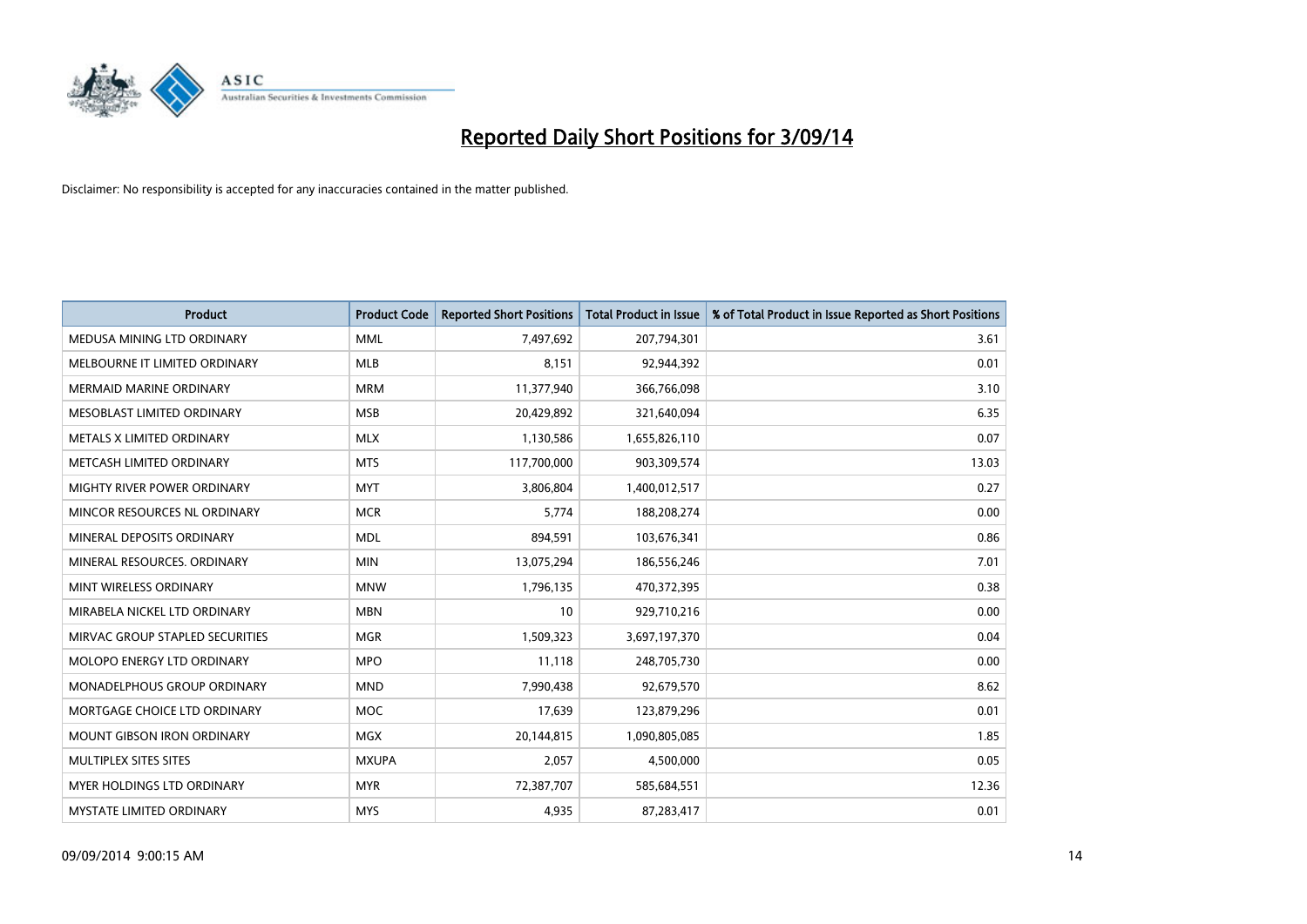

| <b>Product</b>                | <b>Product Code</b> | <b>Reported Short Positions</b> | <b>Total Product in Issue</b> | % of Total Product in Issue Reported as Short Positions |
|-------------------------------|---------------------|---------------------------------|-------------------------------|---------------------------------------------------------|
| NANOSONICS LIMITED ORDINARY   | <b>NAN</b>          | 1,588,088                       | 264,157,826                   | 0.60                                                    |
| NATIONAL AUST. BANK ORDINARY  | <b>NAB</b>          | 7,489,227                       | 2,365,771,681                 | 0.32                                                    |
| NATIONAL STORAGE STAPLED      | <b>NSR</b>          | 2,582,605                       | 281,631,660                   | 0.92                                                    |
| NAVITAS LIMITED ORDINARY      | <b>NVT</b>          | 3,619,435                       | 375,712,581                   | 0.96                                                    |
| NEARMAP LTD ORDINARY          | <b>NEA</b>          | 794,797                         | 337,946,101                   | 0.24                                                    |
| NEON ENERGY LIMITED ORDINARY  | <b>NEN</b>          | 140,474                         | 553,037,848                   | 0.03                                                    |
| NEW HOPE CORPORATION ORDINARY | <b>NHC</b>          | 1,036,312                       | 830,999,449                   | 0.12                                                    |
| NEW STANDARD ENERGY ORDINARY  | <b>NSE</b>          | 4,200                           | 386,169,603                   | 0.00                                                    |
| NEWCREST MINING ORDINARY      | <b>NCM</b>          | 12,168,890                      | 766,510,971                   | 1.59                                                    |
| NEWS CORP A NON-VOTING CDI    | <b>NWSLV</b>        | 397,248                         | 2,976,217                     | 13.35                                                   |
| NEWS CORP B VOTING CDI        | <b>NWS</b>          | 2,184,849                       | 21,792,806                    | 10.03                                                   |
| NEWSAT LIMITED ORDINARY       | <b>NWT</b>          | 7,821,571                       | 613,199,841                   | 1.28                                                    |
| NEXTDC LIMITED ORDINARY       | <b>NXT</b>          | 18,847,710                      | 193,154,486                   | 9.76                                                    |
| NEXUS ENERGY LIMITED ORDINARY | <b>NXS</b>          | 83,985                          | 1,330,219,459                 | 0.01                                                    |
| NIB HOLDINGS LIMITED ORDINARY | <b>NHF</b>          | 2,245,150                       | 439,004,182                   | 0.51                                                    |
| NIDO PETROLEUM ORDINARY       | <b>NDO</b>          | 42,480                          | 2,188,266,468                 | 0.00                                                    |
| NINE ENTERTAINMENT ORDINARY   | <b>NEC</b>          | 8,778,596                       | 940,295,023                   | 0.93                                                    |
| NOBLE MINERAL RES ORDINARY    | <b>NMG</b>          | 2,365,726                       | 666,397,952                   | 0.36                                                    |
| NORTHERN IRON LTD ORDINARY    | <b>NFE</b>          | 11,392                          | 484,405,314                   | 0.00                                                    |
| NORTHERN STAR ORDINARY        | <b>NST</b>          | 9,523,557                       | 587,429,659                   | 1.62                                                    |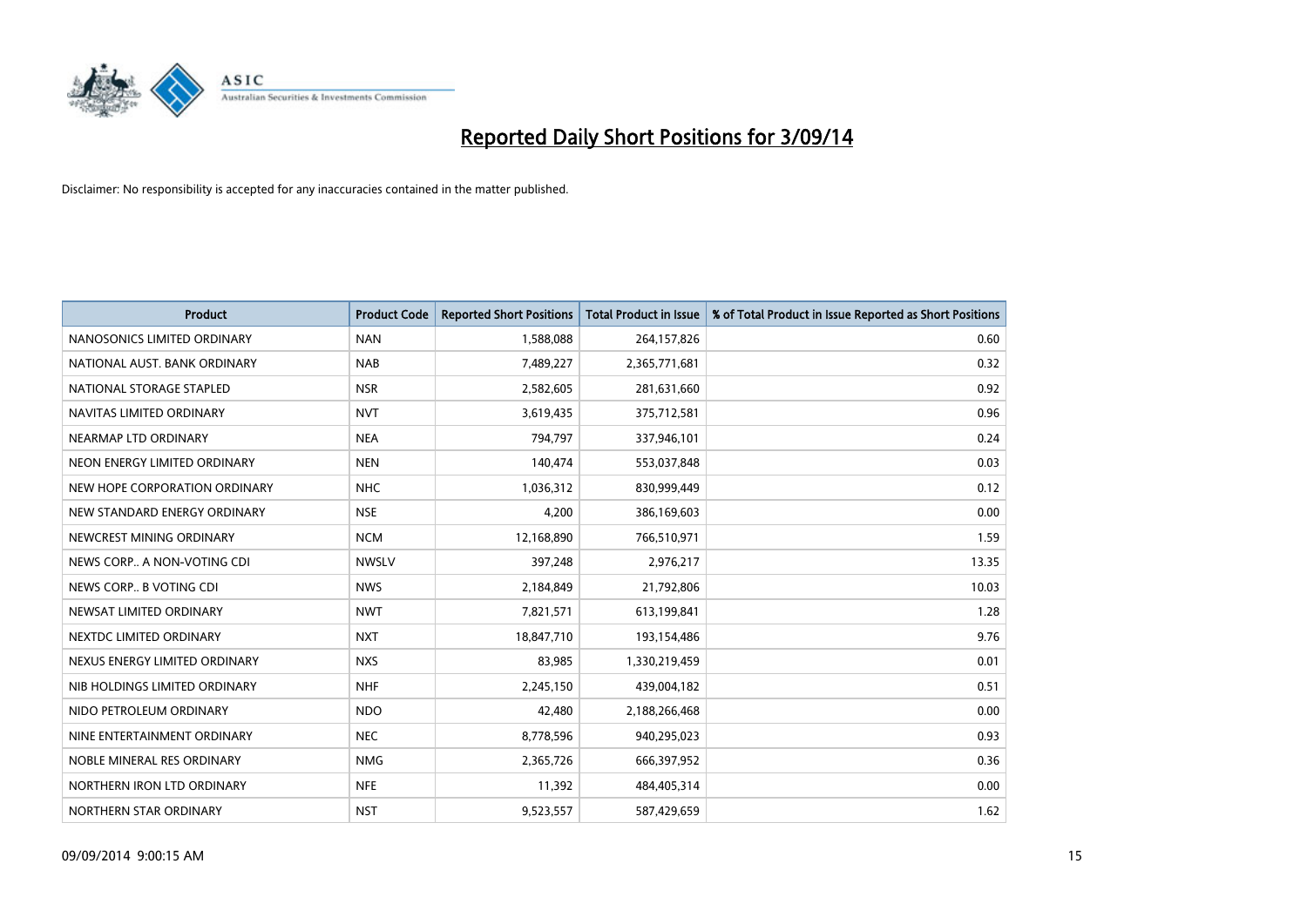

| <b>Product</b>                        | <b>Product Code</b> | <b>Reported Short Positions</b> | <b>Total Product in Issue</b> | % of Total Product in Issue Reported as Short Positions |
|---------------------------------------|---------------------|---------------------------------|-------------------------------|---------------------------------------------------------|
| NRW HOLDINGS LIMITED ORDINARY         | <b>NWH</b>          | 10,532,236                      | 278,888,011                   | 3.78                                                    |
| NUFARM LIMITED ORDINARY               | <b>NUF</b>          | 18,497,552                      | 264,021,627                   | 7.01                                                    |
| NUPLEX INDUSTRIES ORDINARY            | <b>NPX</b>          | 1,000                           | 198,125,827                   | 0.00                                                    |
| OAKTON LIMITED ORDINARY               | <b>OKN</b>          | 289,900                         | 89,990,235                    | 0.32                                                    |
| OCEANAGOLD CORP. CHESS DEPOSITARY INT | <b>OGC</b>          | 1,716,505                       | 301,420,186                   | 0.57                                                    |
| OIL SEARCH LTD ORDINARY               | OSH                 | 4,713,383                       | 1,519,022,225                 | 0.31                                                    |
| OM HOLDINGS LIMITED ORDINARY          | <b>OMH</b>          | 58,221                          | 733,423,337                   | 0.01                                                    |
| ORICA LIMITED ORDINARY                | ORI                 | 13,539,975                      | 372,743,291                   | 3.63                                                    |
| ORIGIN ENERGY ORDINARY                | <b>ORG</b>          | 10,306,182                      | 1,103,646,907                 | 0.93                                                    |
| OROCOBRE LIMITED ORDINARY             | <b>ORE</b>          | 2,176,661                       | 132,041,911                   | 1.65                                                    |
| ORORA LIMITED ORDINARY                | <b>ORA</b>          | 2,371,981                       | 1,206,684,923                 | 0.20                                                    |
| OROTONGROUP LIMITED ORDINARY          | <b>ORL</b>          | 393,570                         | 40,880,902                    | 0.96                                                    |
| OZ MINERALS ORDINARY                  | OZL                 | 16,328,855                      | 303,470,022                   | 5.38                                                    |
| OZFOREX GROUP LTD ORDINARY            | <b>OFX</b>          | 10,212,568                      | 240,000,000                   | 4.26                                                    |
| PACIFIC BRANDS ORDINARY               | <b>PBG</b>          | 33,795,053                      | 917,226,291                   | 3.68                                                    |
| PACT GROUP HLDGS LTD ORDINARY         | <b>PGH</b>          | 2,291,046                       | 294,097,961                   | 0.78                                                    |
| PALADIN ENERGY LTD ORDINARY           | <b>PDN</b>          | 98,477,901                      | 964,367,284                   | 10.21                                                   |
| PANAUST LIMITED ORDINARY              | <b>PNA</b>          | 132,019                         | 635,580,654                   | 0.02                                                    |
| PANORAMIC RESOURCES ORDINARY          | PAN                 | 119,955                         | 322,275,824                   | 0.04                                                    |
| PANTERRA GOLD LTD ORDINARY            | PGI                 | 1                               | 822,241,166                   | 0.00                                                    |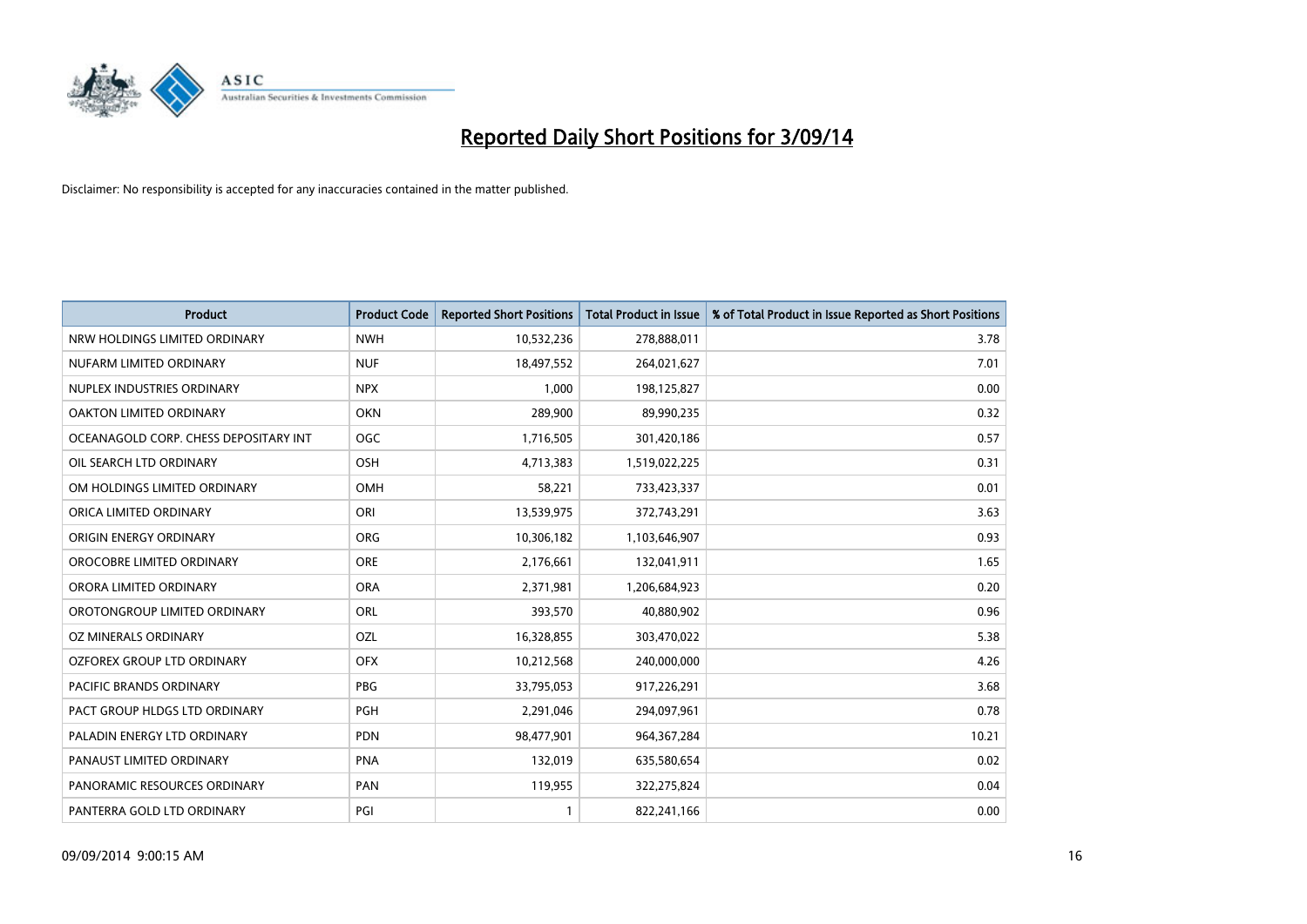

| <b>Product</b>                      | <b>Product Code</b> | <b>Reported Short Positions</b> | <b>Total Product in Issue</b> | % of Total Product in Issue Reported as Short Positions |
|-------------------------------------|---------------------|---------------------------------|-------------------------------|---------------------------------------------------------|
| PAPERLINX LIMITED ORDINARY          | <b>PPX</b>          | 44.675                          | 665, 181, 261                 | 0.01                                                    |
| PAPILLON RES LTD ORDINARY           | <b>PIR</b>          | 6,543,422                       | 352,044,210                   | 1.86                                                    |
| PATTIES FOODS LTD ORDINARY          | <b>PFL</b>          | 6,589                           | 139,144,338                   | 0.00                                                    |
| PEET LIMITED ORDINARY               | <b>PPC</b>          | 52,444                          | 433,389,348                   | 0.01                                                    |
| PENTAL LTD ORDINARY                 | PTL                 | 500,000                         | 1,814,138,699                 | 0.03                                                    |
| PERPETUAL LIMITED ORDINARY          | <b>PPT</b>          | 1,081,980                       | 46,574,426                    | 2.32                                                    |
| PERSEUS MINING LTD ORDINARY         | PRU                 | 16,776,975                      | 526,656,401                   | 3.19                                                    |
| PHARMAXIS LTD ORDINARY              | <b>PXS</b>          | 47,604                          | 309,514,849                   | 0.02                                                    |
| PHOSPHAGENICS LTD. ORDINARY         | POH                 | 43,750                          | 1,261,965,957                 | 0.00                                                    |
| PLATINUM ASSET ORDINARY             | <b>PTM</b>          | 1,328,798                       | 580,336,142                   | 0.23                                                    |
| PLATINUM AUSTRALIA ORDINARY         | <b>PLA</b>          | 836,127                         | 504,968,043                   | 0.17                                                    |
| PMP LIMITED ORDINARY                | <b>PMP</b>          | 27,581                          | 323,781,124                   | 0.01                                                    |
| PRANA BIOTECHNOLOGY ORDINARY        | PBT                 | 3,020,652                       | 488,936,960                   | 0.62                                                    |
| PREMIER INVESTMENTS ORDINARY        | <b>PMV</b>          | 238,872                         | 155,714,874                   | 0.15                                                    |
| PRIMA BIOMED LTD ORDINARY           | <b>PRR</b>          | 132,361                         | 1,228,709,341                 | 0.01                                                    |
| PRIMARY HEALTH CARE ORDINARY        | <b>PRY</b>          | 17,169,200                      | 505,659,944                   | 3.40                                                    |
| PRIME MEDIA GRP LTD ORDINARY        | <b>PRT</b>          | 1,530,315                       | 366,330,303                   | 0.42                                                    |
| PROGRAMMED ORDINARY                 | <b>PRG</b>          | 168,943                         | 118,644,974                   | 0.14                                                    |
| <b>QANTAS AIRWAYS ORDINARY</b>      | QAN                 | 62,047,028                      | 2,196,330,250                 | 2.83                                                    |
| <b>QBE INSURANCE GROUP ORDINARY</b> | OBE                 | 26,194,335                      | 1,341,959,131                 | 1.95                                                    |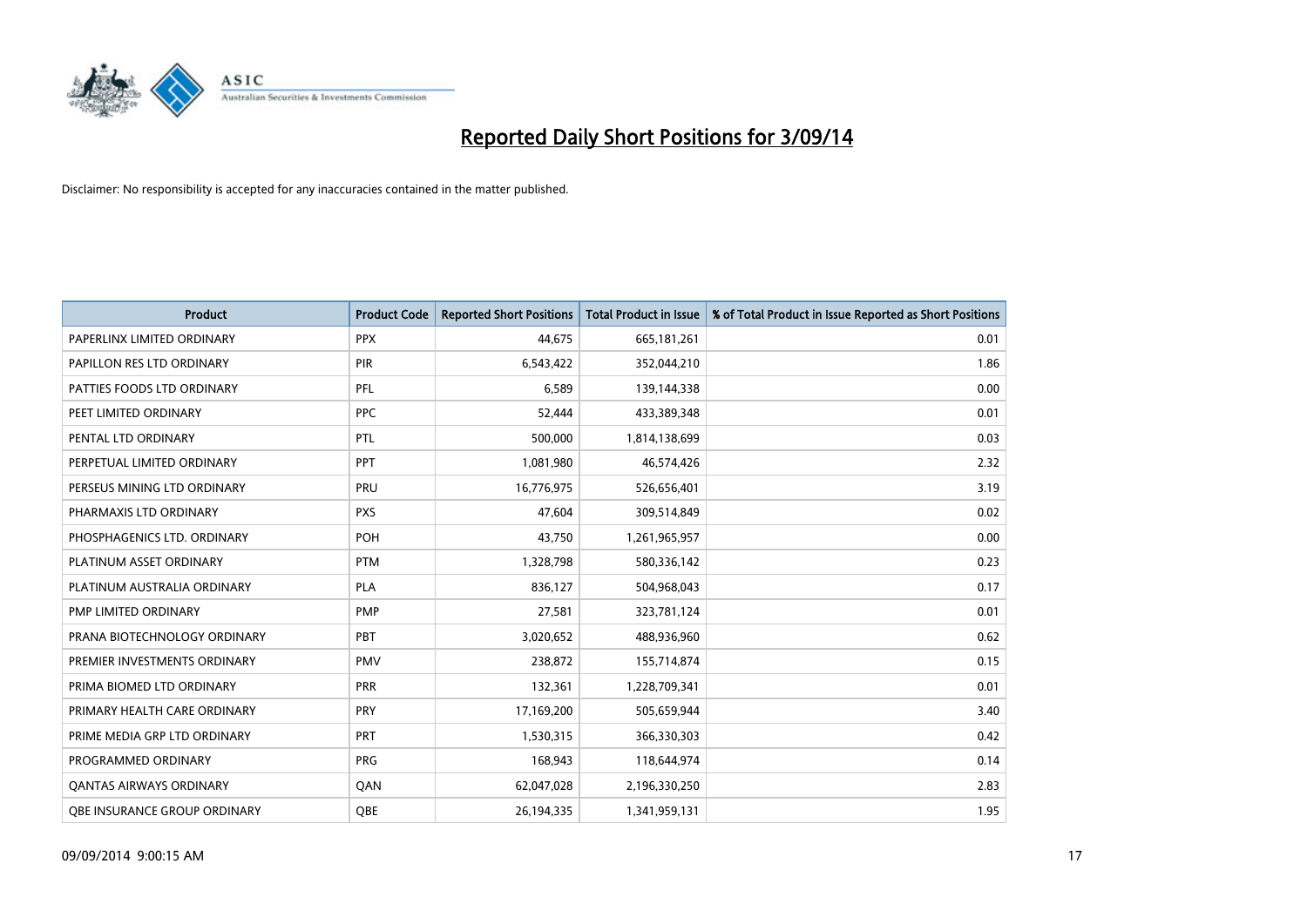

| <b>Product</b>                      | <b>Product Code</b> | <b>Reported Short Positions</b> | <b>Total Product in Issue</b> | % of Total Product in Issue Reported as Short Positions |
|-------------------------------------|---------------------|---------------------------------|-------------------------------|---------------------------------------------------------|
| <b>QUBE HOLDINGS LTD ORDINARY</b>   | <b>QUB</b>          | 11,938,022                      | 1,051,172,929                 | 1.14                                                    |
| RAMELIUS RESOURCES ORDINARY         | <b>RMS</b>          | 734,071                         | 468,779,797                   | 0.16                                                    |
| RAMSAY HEALTH CARE ORDINARY         | <b>RHC</b>          | 1,583,762                       | 202,081,252                   | 0.78                                                    |
| <b>RCG CORPORATION LTD ORDINARY</b> | <b>RCG</b>          | 8,085                           | 263,808,625                   | 0.00                                                    |
| <b>RCR TOMLINSON ORDINARY</b>       | <b>RCR</b>          | 436,623                         | 137,779,238                   | 0.32                                                    |
| <b>REA GROUP ORDINARY</b>           | <b>REA</b>          | 1,541,626                       | 131,714,699                   | 1.17                                                    |
| RECALL HOLDINGS LTD ORDINARY        | <b>REC</b>          | 10,511,064                      | 312,903,583                   | 3.36                                                    |
| <b>RECKON LIMITED ORDINARY</b>      | <b>RKN</b>          | 1,457,054                       | 112,084,762                   | 1.30                                                    |
| RED 5 LIMITED ORDINARY              | <b>RED</b>          | 174,740                         | 759,451,008                   | 0.02                                                    |
| <b>RED FORK ENERGY ORDINARY</b>     | <b>RFE</b>          | 1,530,321                       | 501,051,719                   | 0.31                                                    |
| REDBANK ENERGY LTD ORDINARY         | <b>AEI</b>          | 13                              | 786,287                       | 0.00                                                    |
| REED RESOURCES LTD ORDINARY         | <b>RDR</b>          | 2,000                           | 499,453,895                   | 0.00                                                    |
| REGIS RESOURCES ORDINARY            | <b>RRL</b>          | 44,113,688                      | 499,744,095                   | 8.83                                                    |
| RESMED INC CDI 10:1                 | <b>RMD</b>          | 42,055,394                      | 1,403,045,440                 | 3.00                                                    |
| RESOLUTE MINING ORDINARY            | <b>RSG</b>          | 5,478,824                       | 641,189,223                   | 0.85                                                    |
| <b>RESOURCE GENERATION ORDINARY</b> | <b>RES</b>          | 1,220                           | 581,380,338                   | 0.00                                                    |
| RETAIL FOOD GROUP ORDINARY          | <b>RFG</b>          | 10,673,807                      | 144,878,508                   | 7.37                                                    |
| REX MINERALS LIMITED ORDINARY       | <b>RXM</b>          | 615,672                         | 220,519,784                   | 0.28                                                    |
| <b>RIDLEY CORPORATION ORDINARY</b>  | <b>RIC</b>          | 61,009                          | 307,817,071                   | 0.02                                                    |
| RIO TINTO LIMITED ORDINARY          | <b>RIO</b>          | 4,395,589                       | 435,758,720                   | 1.01                                                    |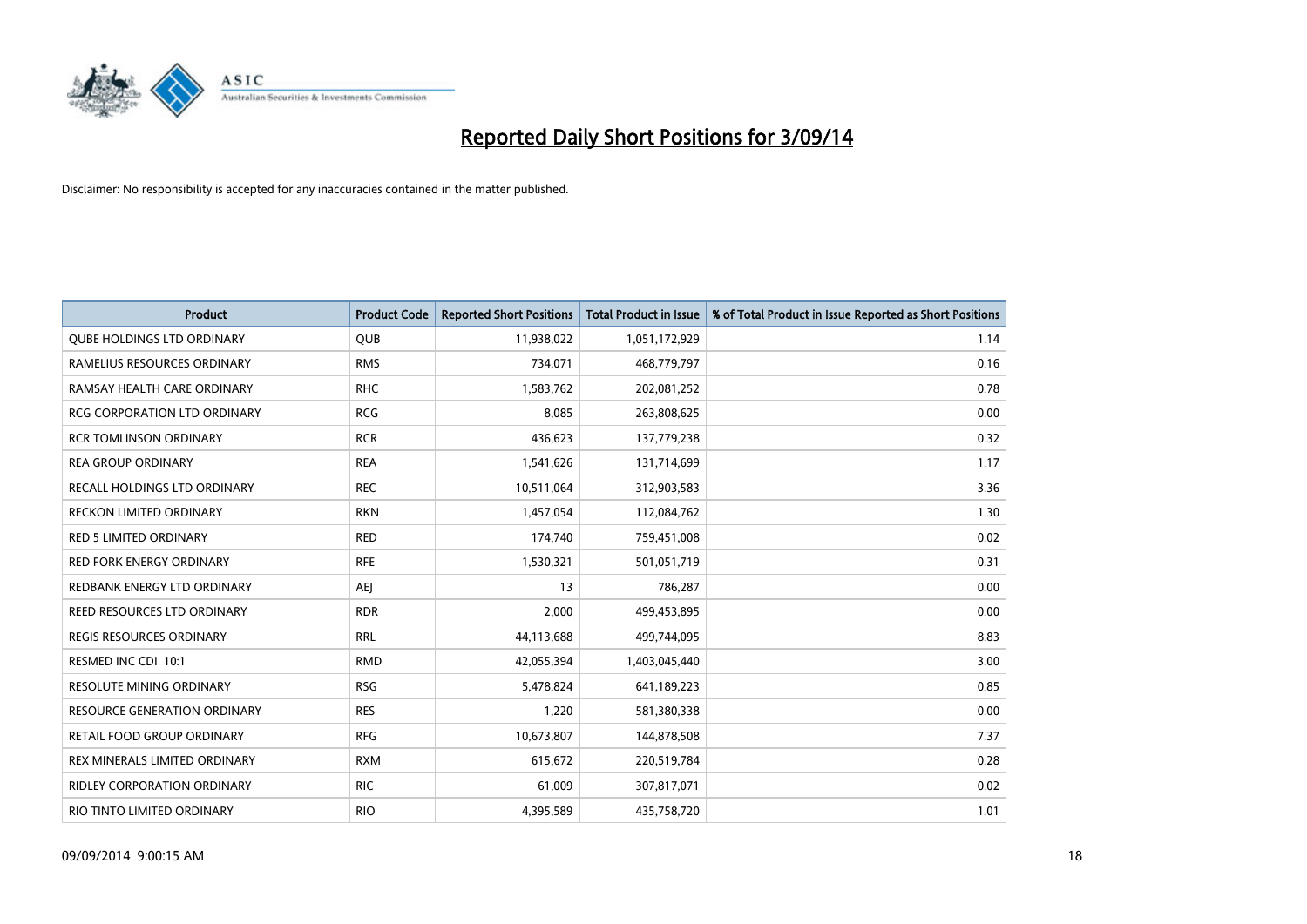

| <b>Product</b>                        | <b>Product Code</b> | <b>Reported Short Positions</b> | <b>Total Product in Issue</b> | % of Total Product in Issue Reported as Short Positions |
|---------------------------------------|---------------------|---------------------------------|-------------------------------|---------------------------------------------------------|
| ROBUST RESOURCES ORDINARY             | <b>ROL</b>          | 1                               | 195,369,627                   | 0.00                                                    |
| ROC OIL COMPANY ORDINARY              | <b>ROC</b>          | 458,803                         | 687,618,400                   | 0.07                                                    |
| ROYAL WOLF HOLDINGS ORDINARY          | <b>RWH</b>          | 209,381                         | 100,387,052                   | 0.21                                                    |
| RUBIK FINANCIAL LTD, ORDINARY         | <b>RFL</b>          | 10,184                          | 340,999,914                   | 0.00                                                    |
| <b>RURALCO HOLDINGS ORDINARY</b>      | <b>RHL</b>          | 3,658                           | 77,291,069                    | 0.00                                                    |
| SAI GLOBAL LIMITED ORDINARY           | SAI                 | 218,542                         | 210,918,332                   | 0.10                                                    |
| SALMAT LIMITED ORDINARY               | <b>SLM</b>          | 99,551                          | 159,812,799                   | 0.06                                                    |
| SAMSON OIL & GAS LTD ORDINARY         | SSN                 | 19,136,960                      | 2,837,756,933                 | 0.67                                                    |
| SANDFIRE RESOURCES ORDINARY           | <b>SFR</b>          | 2,191,661                       | 155,640,968                   | 1.41                                                    |
| SANTOS LTD ORDINARY                   | <b>STO</b>          | 12,430,151                      | 976,735,740                   | 1.27                                                    |
| SARACEN MINERAL ORDINARY              | SAR                 | 641,568                         | 792,784,738                   | 0.08                                                    |
| SCA PROPERTY GROUP STAPLED SECURITIES | SCP                 | 29,566,269                      | 648,628,320                   | 4.56                                                    |
| <b>SCENTRE GRP STAPLED</b>            | SCG                 | 17,969,296                      | 5,324,296,678                 | 0.34                                                    |
| SEDGMAN LIMITED ORDINARY              | <b>SDM</b>          | 1,593,668                       | 227,059,277                   | 0.70                                                    |
| SEEK LIMITED ORDINARY                 | <b>SEK</b>          | 10,732,021                      | 340,459,756                   | 3.15                                                    |
| SELECT HARVESTS ORDINARY              | <b>SHV</b>          | 1,489,640                       | 66,699,341                    | 2.23                                                    |
| SENEX ENERGY LIMITED ORDINARY         | <b>SXY</b>          | 18,785,699                      | 1,148,128,941                 | 1.64                                                    |
| SERVCORP LIMITED ORDINARY             | SRV                 | 1,775                           | 98,432,275                    | 0.00                                                    |
| SERVICE STREAM ORDINARY               | <b>SSM</b>          | 30                              | 386,389,873                   | 0.00                                                    |
| SEVEN GROUP HOLDINGS ORDINARY         | <b>SVW</b>          | 325,455                         | 302,691,886                   | 0.11                                                    |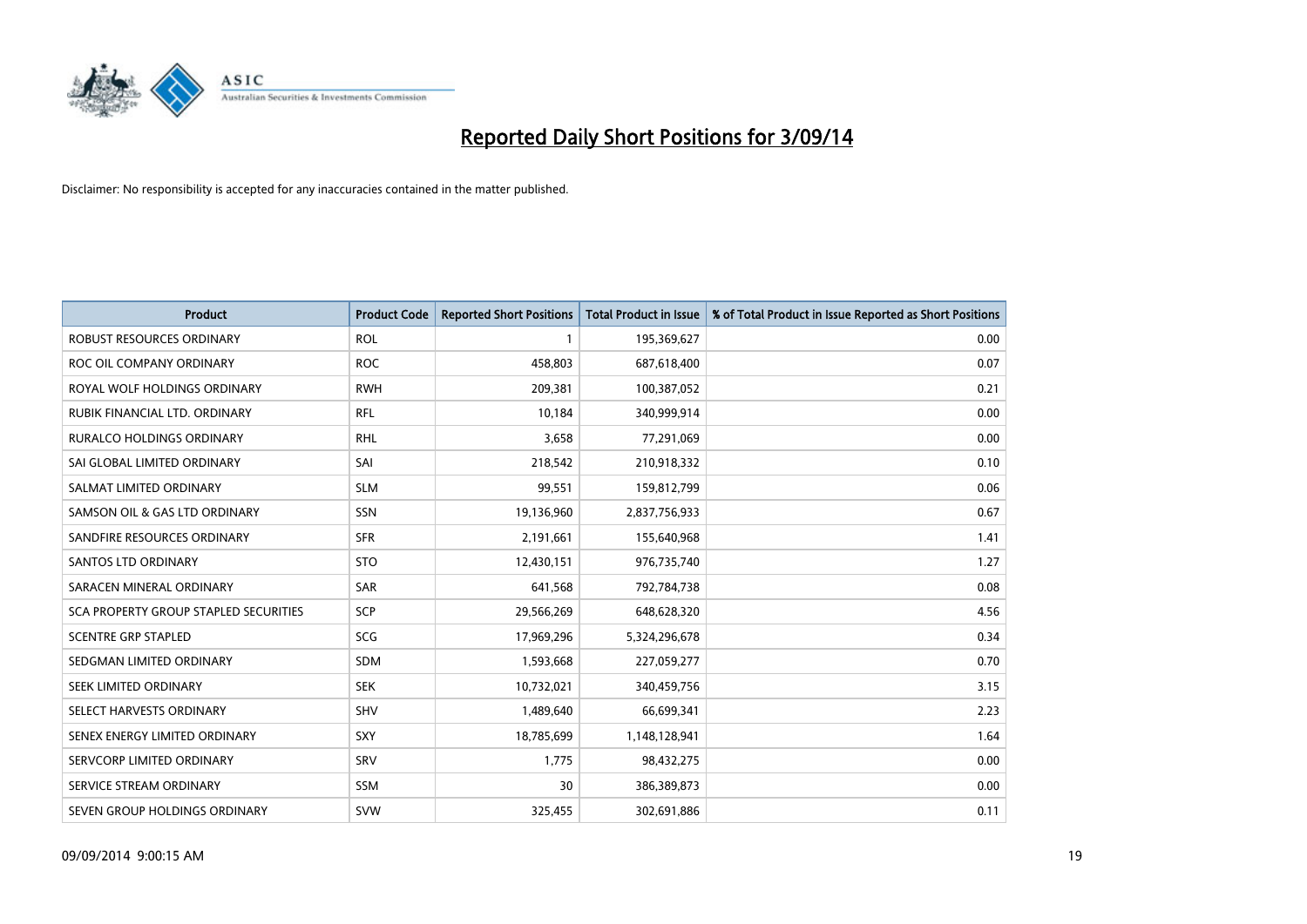

| <b>Product</b>                           | <b>Product Code</b> | <b>Reported Short Positions</b> | <b>Total Product in Issue</b> | % of Total Product in Issue Reported as Short Positions |
|------------------------------------------|---------------------|---------------------------------|-------------------------------|---------------------------------------------------------|
| SEVEN WEST MEDIA LTD ORDINARY            | <b>SWM</b>          | 8,018,880                       | 999,160,872                   | 0.80                                                    |
| SIGMA PHARMACEUTICAL ORDINARY            | <b>SIP</b>          | 17,253,707                      | 1,108,086,575                 | 1.56                                                    |
| SILEX SYSTEMS ORDINARY                   | <b>SLX</b>          | 7,297,949                       | 170,467,339                   | 4.28                                                    |
| SILVER CHEF LIMITED ORDINARY             | SIV                 | 69,606                          | 29,469,492                    | 0.24                                                    |
| SILVER LAKE RESOURCE ORDINARY            | <b>SLR</b>          | 23,722,845                      | 503,233,971                   | 4.71                                                    |
| SIMAVITA LTD CDI 1:1                     | <b>SVA</b>          | 7,627                           | 73,366,351                    | 0.01                                                    |
| SIMS METAL MGMT LTD ORDINARY             | <b>SGM</b>          | 12,026,317                      | 204,615,641                   | 5.88                                                    |
| SINGAPORE TELECOMM. CHESS DEPOSITARY INT | SGT                 | 5,196,645                       | 117,328,705                   | 4.43                                                    |
| SINO GAS ENERGY ORDINARY                 | <b>SEH</b>          | 9,896,155                       | 1,541,422,358                 | 0.64                                                    |
| SIRIUS RESOURCES NL ORDINARY             | <b>SIR</b>          | 10,406,423                      | 340,888,269                   | 3.05                                                    |
| SIRTEX MEDICAL ORDINARY                  | <b>SRX</b>          | 125,009                         | 56,494,365                    | 0.22                                                    |
| SKILLED GROUP LTD ORDINARY               | <b>SKE</b>          | 4,935,880                       | 235,415,953                   | 2.10                                                    |
| SKY NETWORK ORDINARY                     | <b>SKT</b>          | 175,154                         | 389,139,785                   | 0.05                                                    |
| SKYCITY ENT GRP LTD ORDINARY             | <b>SKC</b>          | 7,199,369                       | 582,088,094                   | 1.24                                                    |
| <b>SLATER &amp; GORDON ORDINARY</b>      | SGH                 | 1,379,364                       | 204,338,625                   | 0.68                                                    |
| SMARTGRP CORPORATION ORDINARY            | <b>SIQ</b>          | 310,682                         | 101,461,150                   | 0.31                                                    |
| SMS MANAGEMENT. ORDINARY                 | SMX                 | 2,055,360                       | 69,394,537                    | 2.96                                                    |
| SONIC HEALTHCARE ORDINARY                | <b>SHL</b>          | 3,304,694                       | 400,811,556                   | 0.82                                                    |
| SOUL PATTINSON (W.H) ORDINARY            | SOL                 | 16,250                          | 239,395,320                   | 0.01                                                    |
| SOUTHERN CROSS EXPL ORDINARY             | <b>SXX</b>          | 100,000                         | 538,821,600                   | 0.02                                                    |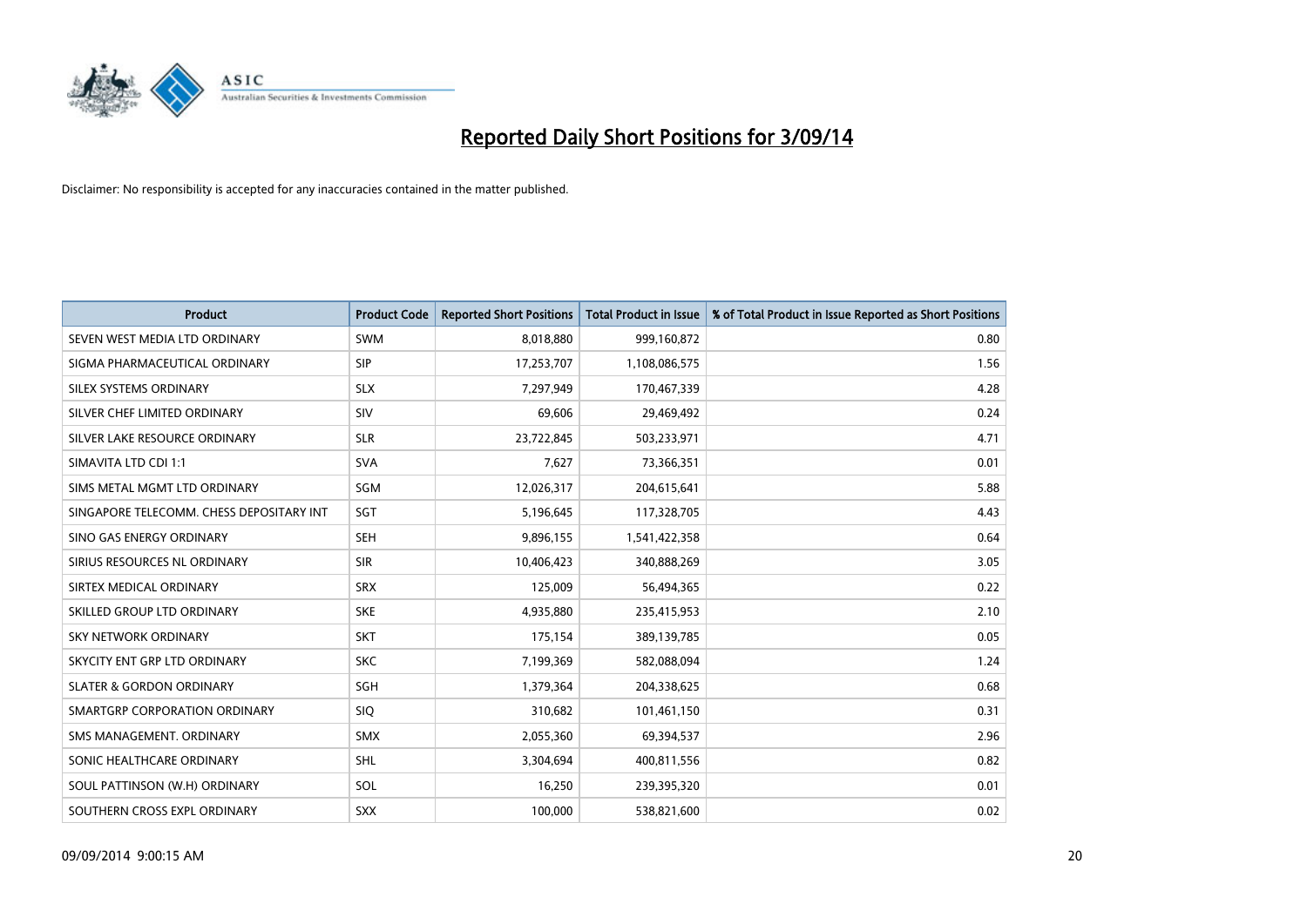

| <b>Product</b>                           | <b>Product Code</b> | <b>Reported Short Positions</b> | <b>Total Product in Issue</b> | % of Total Product in Issue Reported as Short Positions |
|------------------------------------------|---------------------|---------------------------------|-------------------------------|---------------------------------------------------------|
| SP AUSNET STAPLED SECURITIES             | SPN                 | 810,405                         | 3,425,244,162                 | 0.02                                                    |
| SPARK INFRASTRUCTURE STAPLED US PROHIBT. | SKI                 | 14,362,139                      | 1,466,360,128                 | 0.98                                                    |
| SPARK NEW ZEALAND ORDINARY               | <b>SPK</b>          | 7,711,483                       | 1,828,530,844                 | 0.42                                                    |
| SPDR 200 FUND ETF UNITS                  | <b>STW</b>          | 43,473                          | 46,146,865                    | 0.09                                                    |
| SPECIALTY FASHION ORDINARY               | <b>SFH</b>          | 1,792                           | 192,236,121                   | 0.00                                                    |
| SPOTLESS GRP HLD LTD ORDINARY            | <b>SPO</b>          | 23,275,371                      | 1,098,290,178                 | 2.12                                                    |
| ST BARBARA LIMITED ORDINARY              | <b>SBM</b>          | 13,987,872                      | 488,074,077                   | 2.87                                                    |
| STARPHARMA HOLDINGS ORDINARY             | <b>SPL</b>          | 14,463,274                      | 285,109,680                   | 5.07                                                    |
| STEADFAST GROUP LTD ORDINARY             | <b>SDF</b>          | 4,768,511                       | 501,638,307                   | 0.95                                                    |
| STH CRS ELECT ENGNR ORDINARY             | <b>SXE</b>          | 13,433                          | 161,523,130                   | 0.01                                                    |
| STHN CROSS MEDIA ORDINARY                | SXL                 | 32,626,532                      | 705,246,986                   | 4.63                                                    |
| STOCKLAND UNITS/ORD STAPLED              | SGP                 | 4,730,224                       | 2,348,746,744                 | 0.20                                                    |
| STRAITS RES LTD. ORDINARY                | <b>SRQ</b>          | 28,747                          | 1,217,730,293                 | 0.00                                                    |
| STRIKE ENERGY LTD ORDINARY               | <b>STX</b>          | 4,000                           | 833,330,946                   | 0.00                                                    |
| STW COMMUNICATIONS ORDINARY              | SGN                 | 2,086,945                       | 403,828,512                   | 0.52                                                    |
| <b>SUNCORP GROUP LTD ORDINARY</b>        | <b>SUN</b>          | 10,970,077                      | 1,286,600,980                 | 0.85                                                    |
| SUNDANCE ENERGY ORDINARY                 | <b>SEA</b>          | 2,523,473                       | 548,714,663                   | 0.46                                                    |
| SUNDANCE RESOURCES ORDINARY              | SDL                 | 72,914,608                      | 3,082,028,456                 | 2.37                                                    |
| SUNLAND GROUP LTD ORDINARY               | <b>SDG</b>          | 1,010,874                       | 181,710,087                   | 0.56                                                    |
| SUPER RET REP LTD ORDINARY               | SUL                 | 6,159,217                       | 196,731,620                   | 3.13                                                    |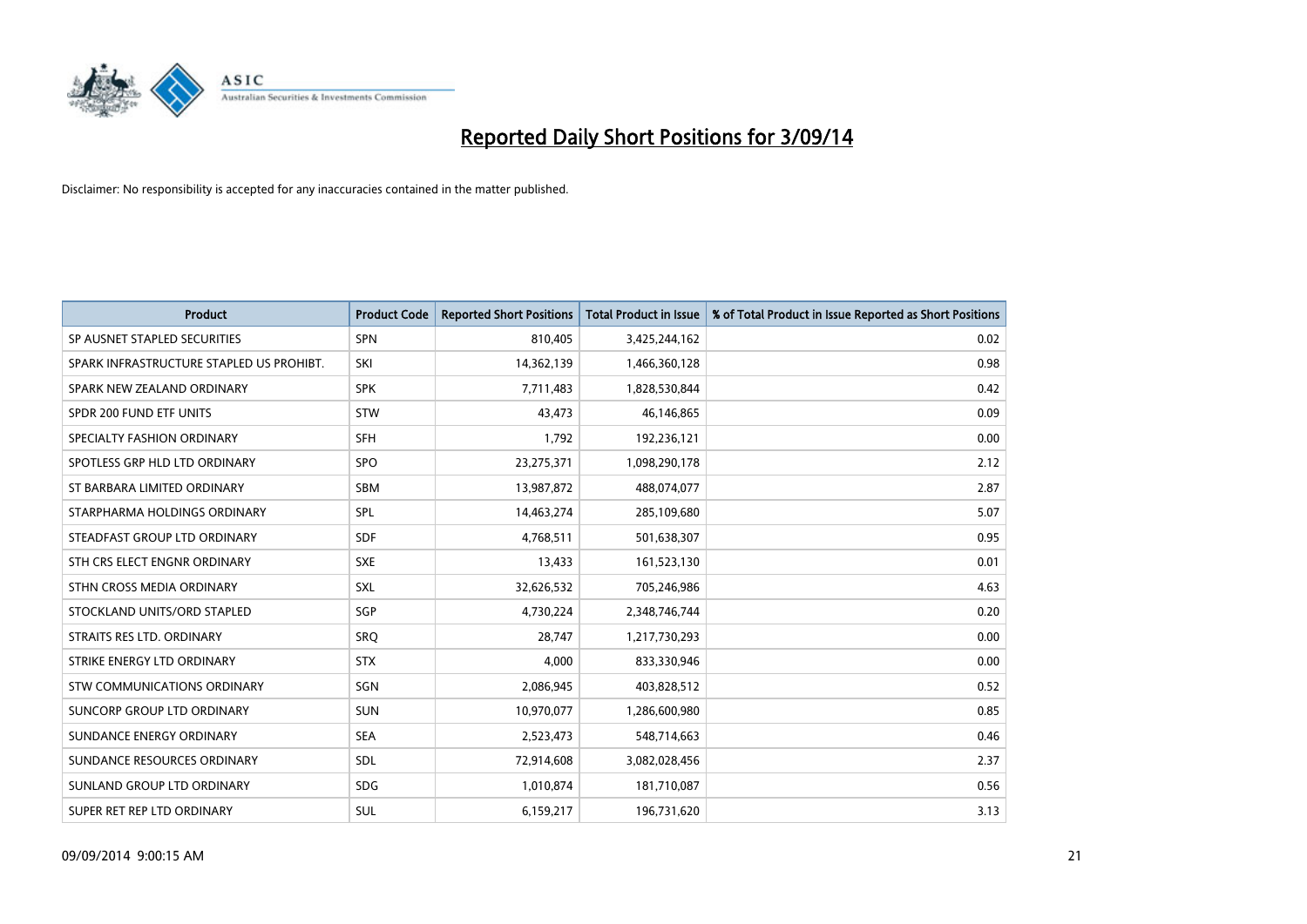

| <b>Product</b>                   | <b>Product Code</b> | <b>Reported Short Positions</b> | <b>Total Product in Issue</b> | % of Total Product in Issue Reported as Short Positions |
|----------------------------------|---------------------|---------------------------------|-------------------------------|---------------------------------------------------------|
| SYD AIRPORT STAPLED US PROHIBIT. | <b>SYD</b>          | 26,596,241                      | 2,216,216,041                 | 1.20                                                    |
| SYRAH RESOURCES ORDINARY         | <b>SYR</b>          | 4,019,813                       | 163,485,076                   | 2.46                                                    |
| TABCORP HOLDINGS LTD ORDINARY    | <b>TAH</b>          | 14,941,940                      | 762,954,019                   | 1.96                                                    |
| TAP OIL LIMITED ORDINARY         | <b>TAP</b>          | 22,435                          | 243,150,627                   | 0.01                                                    |
| TASSAL GROUP LIMITED ORDINARY    | <b>TGR</b>          | 196,938                         | 146,897,115                   | 0.13                                                    |
| <b>TATTS GROUP LTD ORDINARY</b>  | <b>TTS</b>          | 40,466,467                      | 1,434,790,447                 | 2.82                                                    |
| TELSTRA CORPORATION. ORDINARY    | <b>TLS</b>          | 47,006,527                      | 12,443,074,357                | 0.38                                                    |
| TEN NETWORK HOLDINGS ORDINARY    | <b>TEN</b>          | 139,551,126                     | 2,630,984,596                 | 5.30                                                    |
| TERANGA GOLD CORP CDI 1:1        | <b>TGZ</b>          | 1,374                           | 79,354,621                    | 0.00                                                    |
| TFS CORPORATION LTD ORDINARY     | <b>TFC</b>          | 2,044,301                       | 324,157,408                   | 0.63                                                    |
| THE PAS GROUP LTD ORDINARY       | PGR                 | 609,390                         | 136,690,860                   | 0.45                                                    |
| THE REJECT SHOP ORDINARY         | <b>TRS</b>          | 2,850,409                       | 28,844,648                    | 9.88                                                    |
| <b>TIGER RESOURCES ORDINARY</b>  | <b>TGS</b>          | 9,885,692                       | 898,784,227                   | 1.10                                                    |
| TIGERS REALM COAL ORDINARY       | <b>TIG</b>          | 148,782                         | 893,750,861                   | 0.02                                                    |
| TOLL HOLDINGS LTD ORDINARY       | <b>TOL</b>          | 27,454,117                      | 717,133,875                   | 3.83                                                    |
| TOX FREE SOLUTIONS ORDINARY      | <b>TOX</b>          | 3,137,833                       | 133,752,359                   | 2.35                                                    |
| TPG TELECOM LIMITED ORDINARY     | <b>TPM</b>          | 12,307,135                      | 793,808,141                   | 1.55                                                    |
| <b>TRADE ME GROUP ORDINARY</b>   | <b>TME</b>          | 4,538,184                       | 396,584,956                   | 1.14                                                    |
| TRANSFIELD SERVICES ORDINARY     | <b>TSE</b>          | 11,219,348                      | 512,457,716                   | 2.19                                                    |
| TRANSPACIFIC INDUST. ORDINARY    | TPI                 | 7,010,249                       | 1,579,648,778                 | 0.44                                                    |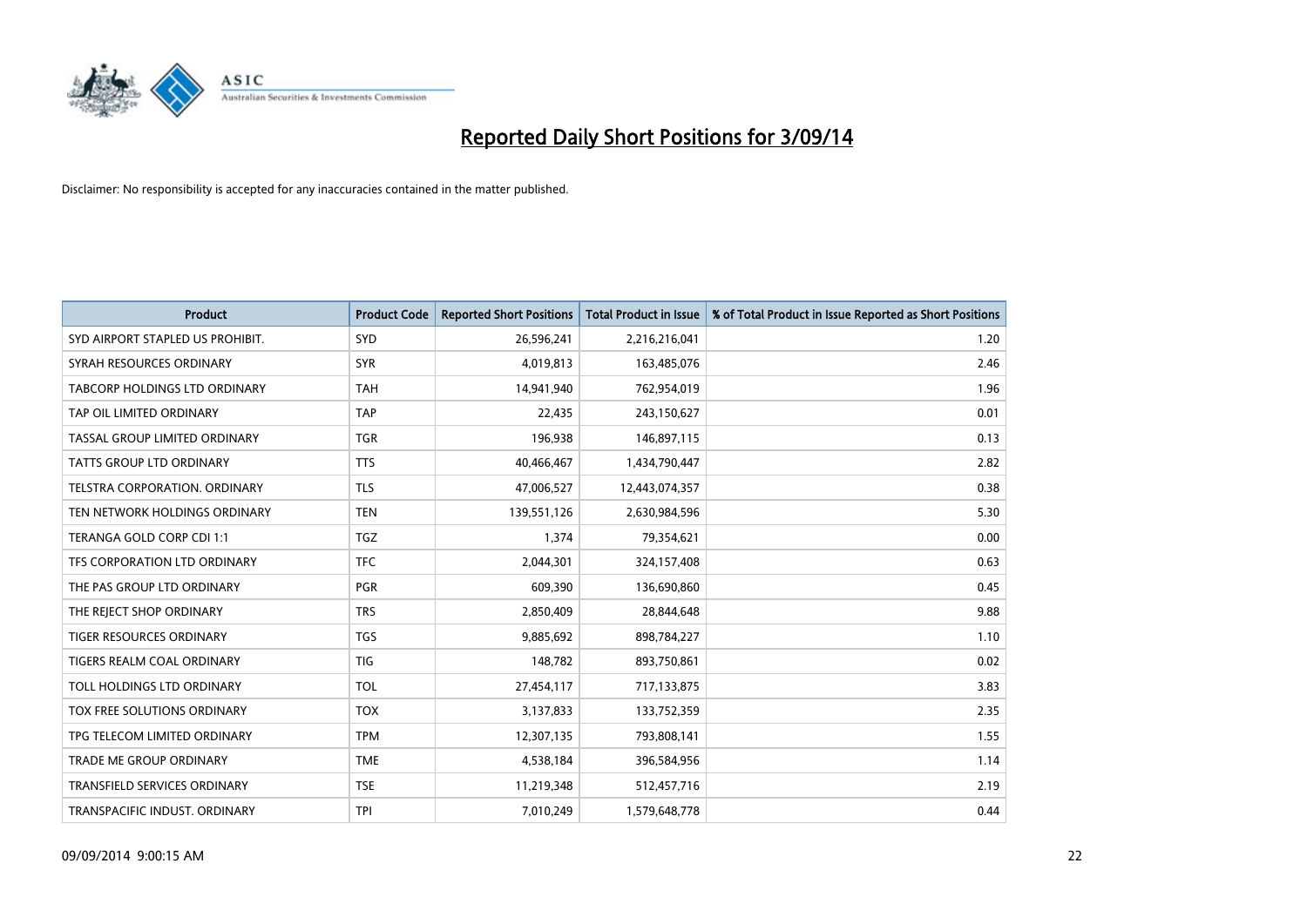

| <b>Product</b>                       | <b>Product Code</b> | <b>Reported Short Positions</b> | <b>Total Product in Issue</b> | % of Total Product in Issue Reported as Short Positions |
|--------------------------------------|---------------------|---------------------------------|-------------------------------|---------------------------------------------------------|
| TRANSURBAN GROUP TRIPLE STAPLED SEC. | <b>TCL</b>          | 12,975,184                      | 1,906,390,878                 | 0.68                                                    |
| TREASURY GROUP ORDINARY              | <b>TRG</b>          | 31,831                          | 23,697,498                    | 0.13                                                    |
| TREASURY WINE ESTATE ORDINARY        | <b>TWE</b>          | 6,701,522                       | 651,087,498                   | 1.03                                                    |
| TROY RESOURCES LTD ORDINARY          | <b>TRY</b>          | 2,324,668                       | 195,096,457                   | 1.19                                                    |
| <b>TZ LIMITED ORDINARY</b>           | <b>TZL</b>          | 5,403,454                       | 384,874,293                   | 1.40                                                    |
| <b>UGL LIMITED ORDINARY</b>          | UGL                 | 13,707,809                      | 166,511,240                   | 8.23                                                    |
| UNILIFE CORPORATION CDI 6:1          | <b>UNS</b>          | 108,562                         | 268,559,046                   | 0.04                                                    |
| UXC LIMITED ORDINARY                 | <b>UXC</b>          | 3,613,858                       | 322,477,434                   | 1.12                                                    |
| <b>VEDA GROUP LTD ORDINARY</b>       | <b>VED</b>          | 13,213,992                      | 842,055,406                   | 1.57                                                    |
| <b>VILLAGE ROADSHOW LTD ORDINARY</b> | <b>VRL</b>          | 709,386                         | 159,504,142                   | 0.44                                                    |
| VIRGIN AUS HLDG LTD ORDINARY         | VAH                 | 56,282,270                      | 3,514,825,734                 | 1.60                                                    |
| <b>VIRTUS HEALTH LTD ORDINARY</b>    | <b>VRT</b>          | 4,557,876                       | 79,722,678                    | 5.72                                                    |
| <b>VOCATION LTD ORDINARY</b>         | <b>VET</b>          | 13,839,847                      | 202,899,894                   | 6.82                                                    |
| <b>VOCUS COMMS LTD ORDINARY</b>      | VOC                 | 282,596                         | 94,622,166                    | 0.30                                                    |
| WARRNAMBOOL CHEESE ORDINARY          | <b>WCB</b>          | 19                              | 56,098,797                    | 0.00                                                    |
| WATPAC LIMITED ORDINARY              | <b>WTP</b>          | 2,491                           | 186,489,922                   | 0.00                                                    |
| <b>WEBIET LIMITED ORDINARY</b>       | <b>WEB</b>          | 1,550,666                       | 79,397,959                    | 1.95                                                    |
| <b>WESFARMERS LIMITED ORDINARY</b>   | <b>WES</b>          | 6,008,929                       | 1,143,274,951                 | 0.53                                                    |
| <b>WESTERN AREAS LTD ORDINARY</b>    | <b>WSA</b>          | 14,996,087                      | 232,580,131                   | 6.45                                                    |
| WESTERN DESERT RES. ORDINARY         | <b>WDR</b>          | 6,472,803                       | 620,049,919                   | 1.04                                                    |